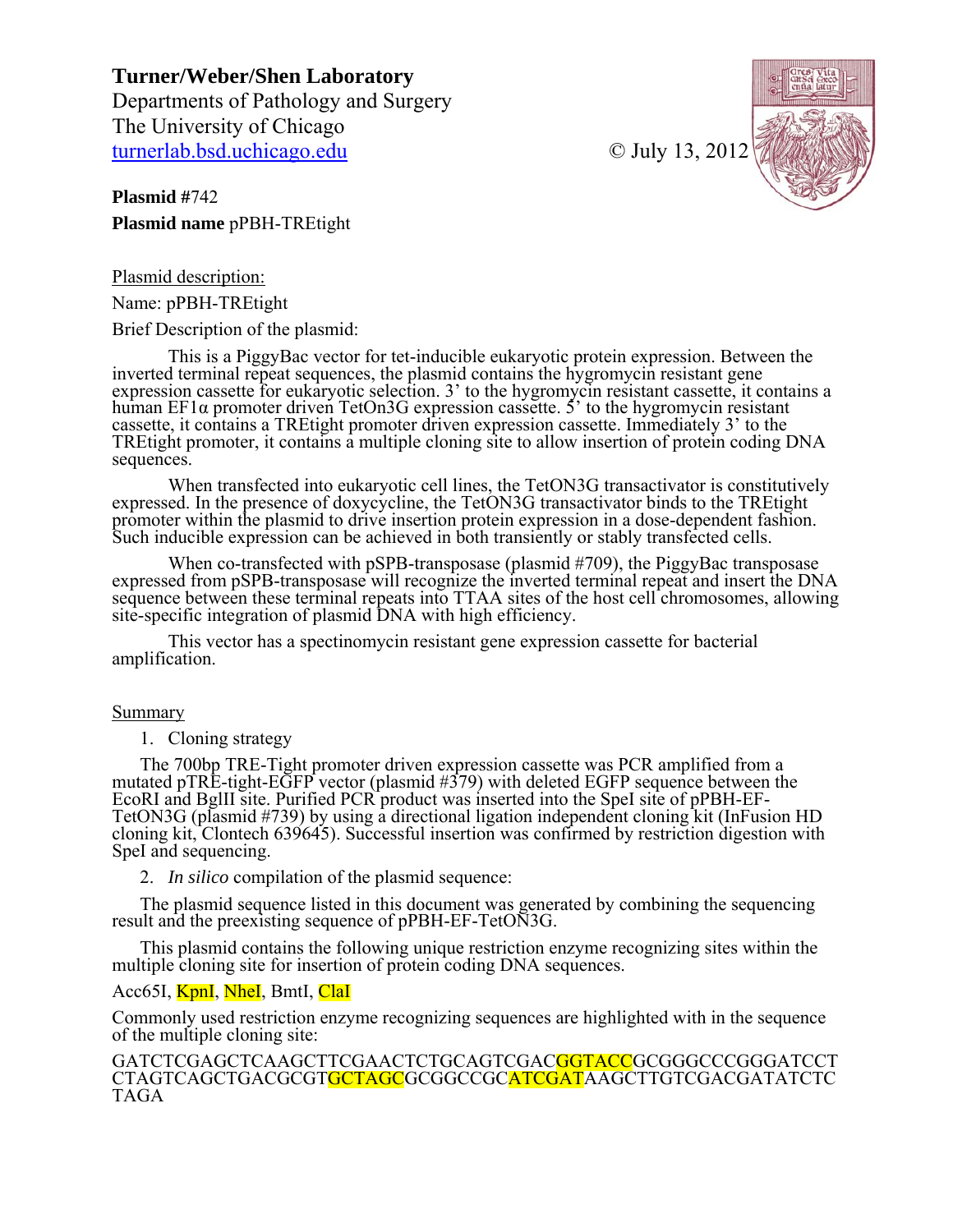**Key Features** 

| 5' core insulator               | 264.510   |
|---------------------------------|-----------|
| 3' PiggyBac terminal repeat     | 25.257    |
| P tight tet-responsive promoter | 540.855   |
| multiple cloning site           | 865-982   |
| HSV TK promoter                 | 1297-1545 |
| hygromycin resistant gene       | 1558.2595 |
| HSV TK polyadenylation sequence | 2573.3085 |
| $E_{\text{F}}$ la promoter      | 3130.4464 |
| Tet-On 3G                       | 4572.5318 |
| SV40 polyadenylation sequence   | 5341.5783 |
| 3' core insulator               | 6048.6315 |
| 5' PiggyBac terminal repeat     | 6316.6350 |
| spectinomycin resistant gene    | 8693.9721 |

# Primers

|                    | x pMPB F81-104 5'-ACGCATGTGTTTTATCGGTCTGTAT-3'<br>binds to 81105 of pPBH-TREtight          |
|--------------------|--------------------------------------------------------------------------------------------|
|                    | x TK prom 1/3 R 5'-TGGGCGGGGTTTGTGTCATCATAGA-3'<br>binds to 13731397 of pPBH-TREtight      |
| x hygro $1/3R$     | 5'-ACAGCGGGCAGTTCGGTTTCAG-3'<br>binds to 18681889 of pPBH-TREtight                         |
| x hygro $1/3F$     | 5'-CGCAAGGAATCGGTCAATACACT-3'<br>binds to 19701992 of pPBH-TREtight                        |
| $x$ hygro $2/3F$   | 5'-CCGTGGTTGGCTTGTATGGA-3'<br>binds to 22662285 of pPBH-TREtight                           |
| x TKpolyA $1/2F$   | 5'-ATGGTTTATGGTTCGTGGGGGTTATTCTTT-3'<br>binds to 28922921 of pPBH-TREtight                 |
| x EF prom begin F  | 5'-GCCCACAGTCCCCGAGAAGTTG-3'<br>binds to 33173338 of pPBH-TREtight                         |
|                    | x EFprom 1/3 F 5'-CAAGATCTGCACACTGGTATTTC-3'<br>binds to 38503872 of pPBH-TREtight         |
| x EF prom $3/4$ F  | 5'-CTCAAGCCTCAGACAGTGGTTCAAAG-3'<br>binds to 44114436 of pPBH-TREtight                     |
|                    | x TET-ON 3G 1/2F 5'-CACTGGGCTGCGTATTGGAGGAACA-3'<br>binds to 49935017 of pPBH-TREtight     |
| x SV40polyA $1/2F$ | 5'-GGCCGGACCACGCTATCTGT-3'<br>binds to 55885607 of pPBH-TREtight                           |
|                    | x pMPB R 2549-2523 5'-CGCATGATTATCTTTTACGTGACTTTT-3'<br>binds to 61326158 of pPBH-TREtight |
|                    | x pMPB F 2563-2582 5'-CGCGGTCGTTATAGTTCAAA-3'<br>binds to 61726191 of pPBH-TREtight        |
|                    | x pMPB F 6058-6083 5'-GAGATCACCAAGGTAGTCGGCAAATA-3'                                        |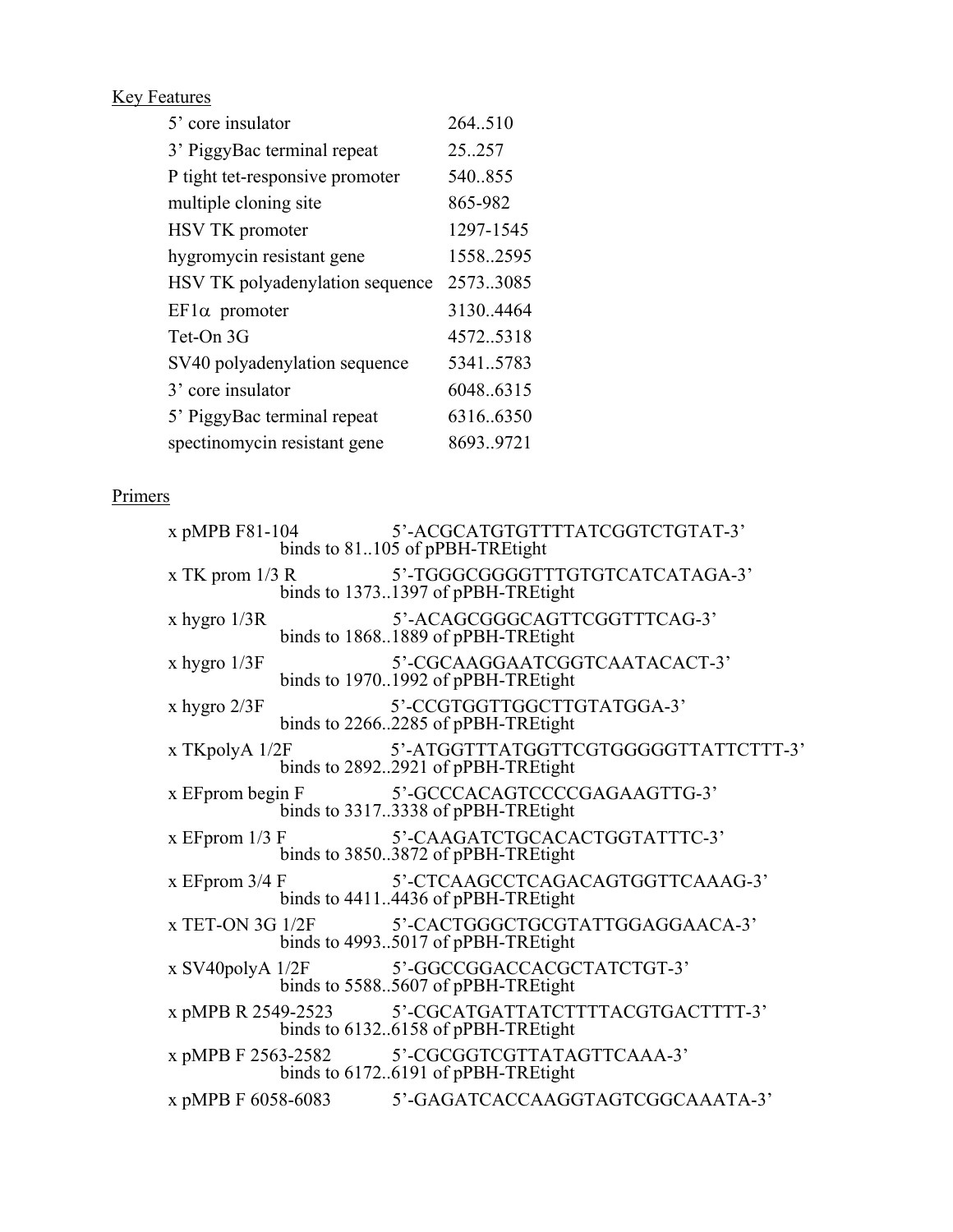Diagnostic Digests SpeI 0.7 kb and 9.0 kb KpnI 9.7 kb

Plasmid History Plasmid generated by Juanmin Zha Date plasmid generated 06/2012 Data file generated by Juanmin Zha Data file generated 06/2012 Data file version history V1.0

Attachments: Plasmid map: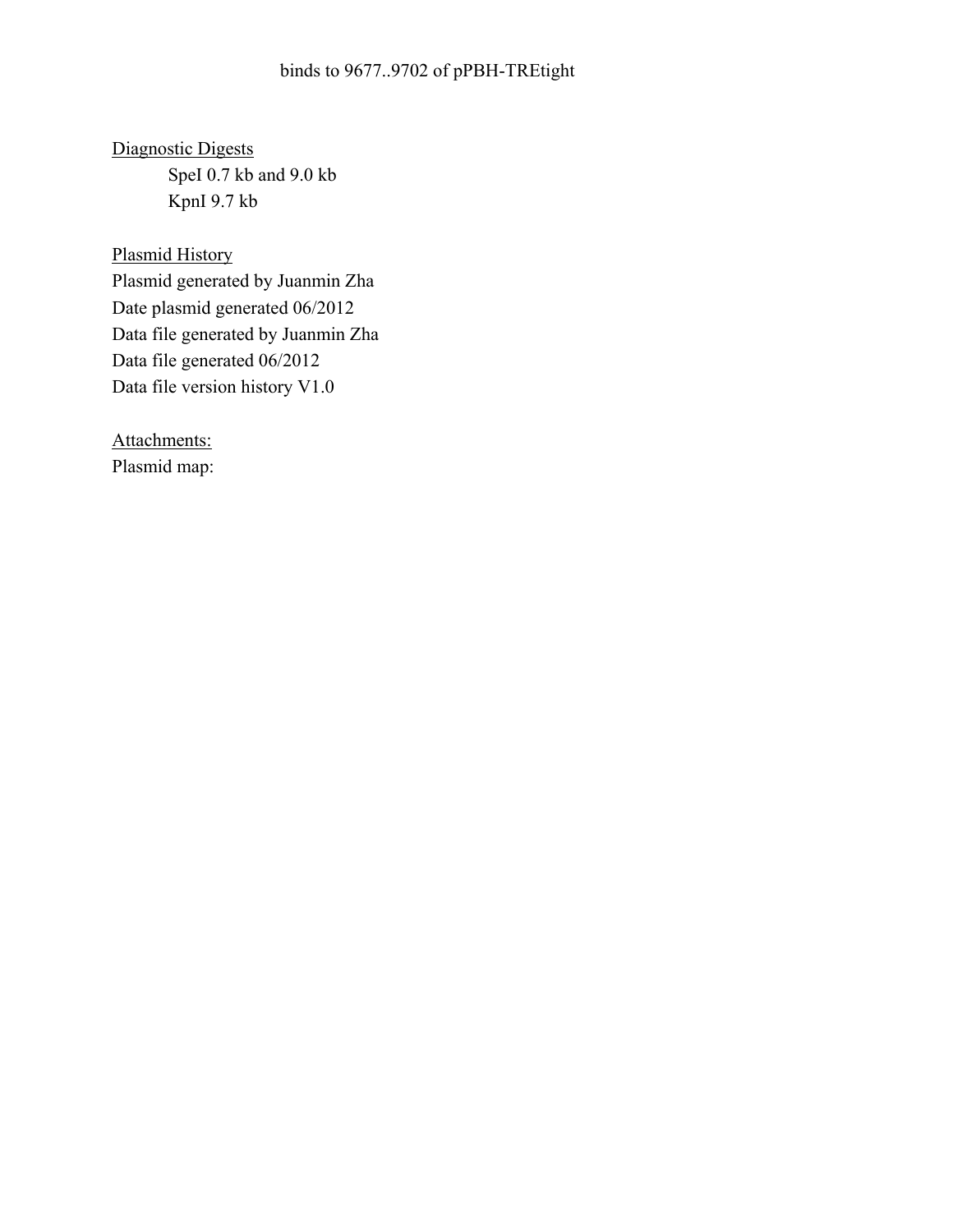

# Plasmid sequence

CTGCAGAACACGCAGCTAGATTAACCCTAGAAAGATAATCATATTGTGACGTACGTTAAAGATA ATCATGCGTAAAATTGACGCATGTGTTTTATCGGTCTGTATATCGAGGTTTATTTATTAATTTG AATAGATATTAAGTTTTATTATATTTACACTTACATACTAATAATAAATTCAACAAACAATTTA TTTATGTTTATTTATTTATTAAAAAAAAACAAAAACTCAAAATTTCTTCTATAAAGTAACAAAA CTTTTATGAGGGACAGCCCCCCCCCAAAGCCCCCAGGGATGTAATTACGTCCCTCCCCCGCTAG GGGGCAGCAGCGAGCCGCCCGGGGCTCCGCTCCGGTCCGGCGCTCCCCCCGCATCCCCGAGCCG GCAGCGTGCGGGGACAGCCCGGGCACGGGGAAGGTGGCACGGGATCGCTTTCCTCTGAACGCTT CTCGCTGCTCTTTGAGCCTGCAGACACCTGGGGGGATACGGGGAAAAGGCCTCCACGGCCAGAC TAGTCACGAGGCCCTTTCGTCTTCACTCGAGTTTACTCCCTATCAGTGATAGAGAACGTATGTC GAGTTTACTCCCTATCAGTGATAGAGAACGATGTCGAGTTTACTCCCTATCAGTGATAGAGAAC GTATGTCGAGTTTACTCCCTATCAGTGATAGAGAACGTATGTCGAGTTTACTCCCTATCAGTGA TAGAGAACGTATGTCGAGTTTATCCCTATCAGTGATAGAGAACGTATGTCGAGTTTACTCCCTA TCAGTGATAGAGAACGTATGTCGAGGTAGGCGTGTACGGTGGGAGGCCTATATAAGCAGAGCTC GTTTAGTGAACCGTCAGATCGCCTGGAAATTGGATCTCGAGCTCAAGCTTCGAACTCTGCAGTC GACGGTACCGCGGGCCCGGGATCCTCTAGTCAGCTGACGCGTGCTAGCGCGGCCGCATCGATAA GCTTGTCGACGATATCTCTAGAGGATCATAATCAGCCATACCACATTTGTAGAGGTTTTACTTG CTTTAAAAAACCTCCCACACCTCCCCCTGAACCTGAAACATAAAATGAATGCAATTGTTGTTGT TAACTTGTTTATTGCAGCTTATAATGGTTACAAATAAAGCAATAGCATCACAAATTTCACAAAT AAAGCATTTTTTTCACTGCCTCGAGCTTCCTCGCTCACTGACTCGCTGCGCTCGGTACTAGTTT GGTTTGCGCATTCACAGTTCTCCGCAAGAATTGATTGGCTCCAATTCTTGGAGTGGTGAATCCG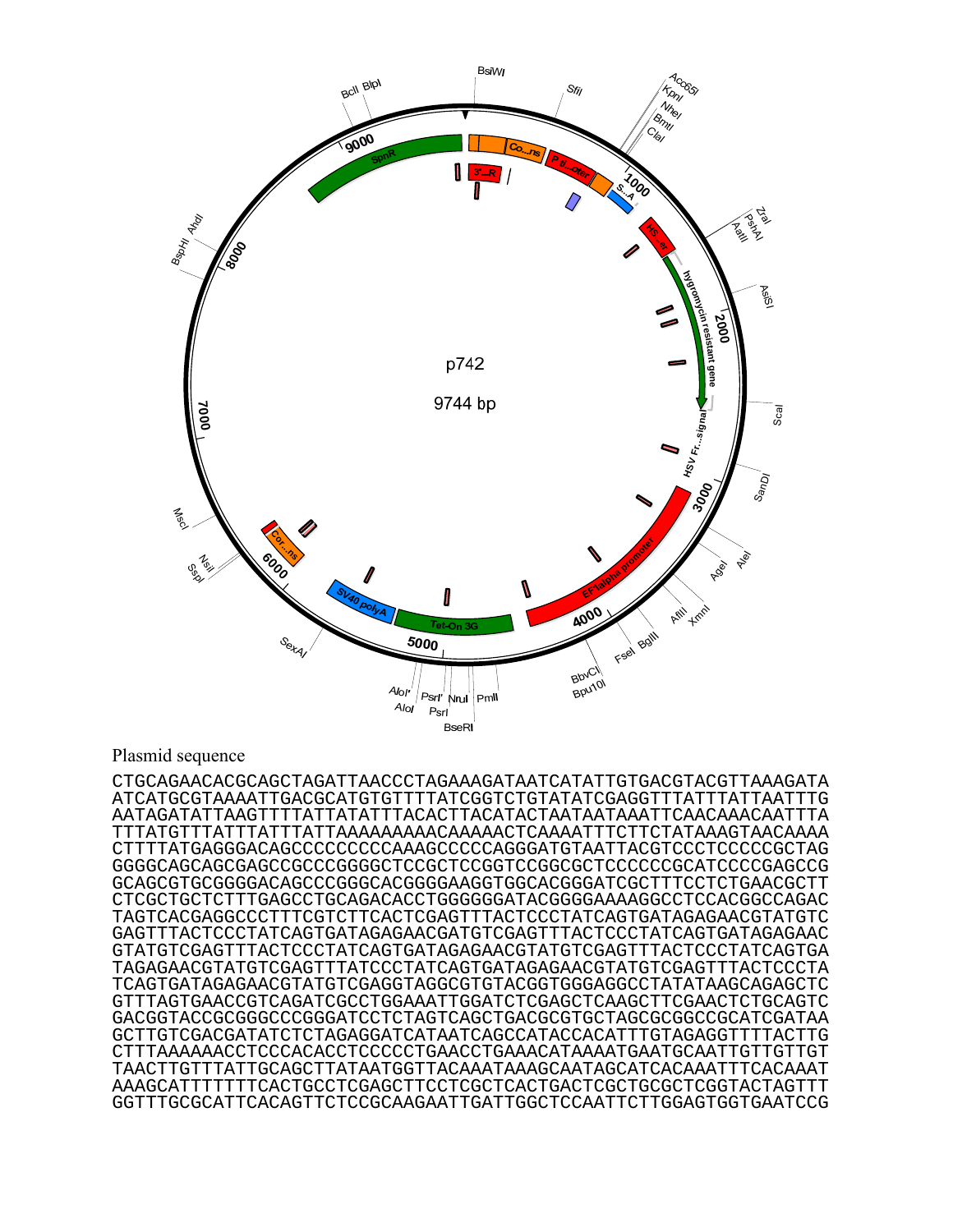TTAGCGAGGTGCCGCCCTGCTTCATCCCCGTGGCCCGTTGCTCGCGTTTGCTGGCGGTGTCCCC GGAAGAAATATATTTGCATGTCTTTAGTTCTATGATGACACAAACCCCGCCCAGCGTCTTGTCA TTGGCGAATTCGAACACGCAGATGCAGTCGGGGCGGCGCGGTCCGAGGTCCACTTCGCATATTA AGGTGACGCGTGTGGCCTCGAACACCGAGCGACCCTGCAGCGACCCGCTTAACAGCGTCAACAG CGTGCCGCAGATCAGCTTGATATGAAAAAGCCTGAACTCACCGCGACGTCTGTCGAGAAGTTTC TGATCGAAAAGTTCGACAGCGTCTCCGACCTGATGCAGCTCTCGGAGGGCGAAGAATCTCGTGC TTTCAGCTTCGATGTAGGAGGGCGTGGATATGTCCTGCGGGTAAATAGCTGCGCCGATGGTTTC TACAAAGATCGTTATGTTTATCGGCACTTTGCATCGGCCGCGCTCCCGATTCCGGAAGTGCTTG ACATTGGGGAATTCAGCGAGAGCCTGACCTATTGCATCTCCCGCCGTGCACAGGGTGTCACGTT GCAAGACCTGCCTGAAACCGAACTGCCCGCTGTTCTGCAGCCGGTCGCGGAGGCCATGGATGCG ATCGCTGCGGCCGATCTTAGCCAGACGAGCGGGTTCGGCCCATTCGGACCGCAAGGAATCGGTC AATACACTACATGGCGTGATTTCATATGCGCGATTGCTGATCCCCATGTGTATCACTGGCAAAC TGTGATGGACGACACCGTCAGTGCGTCCGTCGCGCAGGCTCTCGATGAGCTGATGCTTTGGGCC GAGGACTGCCCCGAAGTCCGGCACCTCGTGCACGCGGATTTCGGCTCCAACAATGTCCTGACGG ACAATGGCCGCATAACAGCGGTCATTGACTGGAGCGAGGCGATGTTCGGGGATTCCCAATACGA GGTCGCCAACATCTTCTTCTGGAGGCCGTGGTTGGCTTGTATGGAGCAGCAGACGCGCTACTTC GAGCGGAGGCATCCGGAGCTTGCAGGATCGCCGCGGCTCCGGGCGTATATGCTCCGCATTGGTC TTGACCAACTCTATCAGAGCTTGGTTGACGGCAATTTCGATGATGCAGCTTGGGCGCAGGGTCG ATGCGACGCAATCGTCCGATCCGGAGCCGGGACTGTCGGGCGTACACAAATCGCCCGCAGAAGC GCGGCCGTCTGGACCGATGGCTGTGTAGAAGTACTCGCCGATAGTGGAAACCGACGCCCCAGCA CTCGTCCGGATCGGGAGATGGGGGAGGCTAACTGAAACACGGAAGGAGACAATACCGGAAGGAA CCCGCGCTATGACGGCAATAAAAAGACAGAATAAAACGCACGGGTGTTGGGTCGTTTGTTCATA AACGCGGGGTTCGGTCCCAGGGCTGGCACTCTGTCGATACCCCACCGAGACCCCATTGGGGCCA ATACGCCCGCGTTTCTTCCTTTTCCCCACCCCACCCCCCAAGTTCGGGTGAAGGCCCAGGGCTC GCAGCCAACGTCGGGGCGGCAGGCCCTGCCATAGCCACTGGCCCCGTGGGTTAGGGACGGGGTC CCCCATGGGGAATGGTTTATGGTTCGTGGGGGTTATTCTTTTGGGCGTTGCGTGGGGTCAGGTC CACGACTGGACTGAGCAGACAGACCCATGGTTTTTGGATGGCCTGGGCATGGACCGCATGTACT GGCGCGACACGAACACCGGGCGTCTGTGGCTGCCAAACACCCCCGACCCCCAAAAACCACCGCG CGGATTTCTGGCGTGCCAAGCTTGGGCTGCAGGTCGAGGGCGGCCGCTTACCGCCATGAGTAAT TCATACAAAAGGACTCGCCCCTGCCTTGGGGAATCCCAGGGACCGTCGTTAAACTCCCACTAAC GTAGAACCCAGAGATCGCTGCGTTCCCGCCCCCTCACCCGCCCGCTCTCGTCATCACTGAGGTG GAGAAGAGCATGCGTGAGGCTCCGGTGCCCGTCAGTGGGCAGAGCGCACATCGCCCACAGTCCC CGAGAAGTTGGGGGGAGGGGTCGGCAATTGAACCGGTGCCTAGAGAAGGTGGCGCGGGGTAAAC TGGGAAAGTGATGTCGTGTACTGGCTCCGCCTTTTTCCCGAGGGTGGGGGAGAACCGTATATAA GTGCAGTAGTCGCCGTGAACGTTCTTTTTCGCAACGGGTTTGCCGCCAGAACACAGGTAAGTGC CGTGTGTGGTTCCCGCGGGCCTGGCCTCTTTACGGGTTATGGCCCTTGCGTGCCTTGAATTACT TCCACGCCCCTGGCTGCAGTACGTGATTCTTGATCCCGAGCTTCGGGTTGGAAGTGGGTGGGAG AGTTCGAGGCCTTGCGCTTAAGGAGCCCCTTCGCCTCGTGCTTGAGTTGAGGCCTGGCTTGGGC GCTGGGGCCGCCGCGTGCGAATCTGGTGGCACCTTCGCGCCTGTCTCGCTGCTTTCGATAAGTC TCTAGCCATTTAAAATTTTTGATGACCTGCTGCGACGCTTTTTTTCTGGCAAGATAGTCTTGTA AATGCGGGCCAAGATCTGCACACTGGTATTTCGGTTTTTGGGGCCGCGGGCGGCGACGGGGCCC GTGCGTCCCAGCGCACATGTTCGGCGAGGCGGGGCCTGCGAGCGCGGCCACCGAGAATCGGACG GGGGTAGTCTCAAGCTGGCCGGCCTGCTCTGGTGCCTGGCCTCGCGCCGCCGTGTATCGCCCCG CCCTGGGCGGCAAGGCTGGCCCGGTCGGCACCAGTTGCGTGAGCGGAAAGATGGCCGCTTCCCG GCCCTGCTGCAGGGAGCTCAAAATGGAGGACGCGGCGCTCGGGAGAGCGGGCGGGTGAGTCACC CACACAAAGGAAAAGGGCCTTTCCGTCCTCAGCCGTCGCTTCATGTGACTCCACGGAGTACCGG GCGCCGTCCAGGCACCTCGATTAGTTCTCGAGCTTTTGGAGTACGTCGTCTTTAGGTTGGGGGG AGGGGTTTTATGCGATGGAGTTTCCCCACACTGAGTGGGTGGAGACTGAAGTTAGGCCAGCTTG GCACTTGATGTAATTCTCCTTGGAATTTGCCCTTTTTGAGTTTGGATCTTGGTTCATTCTCAAG CCTCAGACAGTGGTTCAAAGTTTTTTTCTTCCATTTCAGGTGTCGTGAGAGCTCGTTTAGTGAA CCGTCAGATCGCCTGGAGACGCCATCCACGCTGTTTTGACCTCCATAGAAGACACCGGGACCGA TCCAGCCTCCGCGGCCCCGAATTCACCATGTCTAGACTGGACAAGAGCAAAGTCATAAACTCTG CTCTGGAATTACTCAATGGAGTCGGTATCGAAGGCCTGACGACAAGGAAACTCGCTCAAAAGCT GGGAGTTGAGCAGCCTACCCTGTACTGGCACGTGAAGAACAAGCGGGCCCTGCTCGATGCCCTG CCAATCGAGATGCTGGACAGGCATCATACCCACTCCTGCCCCCTGGAAGGCGAGTCATGGCAAG ACTTTCTGCGGAACAACGCCAAGTCATACCGCTGTGCTCTCCTCTCACATCGCGACGGGGCTAA AGTGCATCTCGGCACCCGCCCAACAGAGAAACAGTACGAAACCCTGGAAAATCAGCTCGCGTTC CTGTGTCAGCAAGGCTTCTCCCTGGAGAACGCACTGTACGCTCTGTCCGCCGTGGGCCACTTTA CACTGGGCTGCGTATTGGAGGAACAGGAGCATCAAGTAGCAAAAGAGGAAAGAGAGACACCTAC CACCGATTCTATGCCCCCACTTCTGAAACAAGCAATTGAGCTGTTCGACCGGCAGGGAGCCGAA CCTGCCTTCCTTTTCGGCCTGGAACTAATCATATGTGGCCTGGAGAAACAGCTAAAGTGCGAAA GCGGCGGGCCGACCGACGCCCTTGACGATTTTGACTTAGACATGCTCCCAGCCGATGCCCTTGA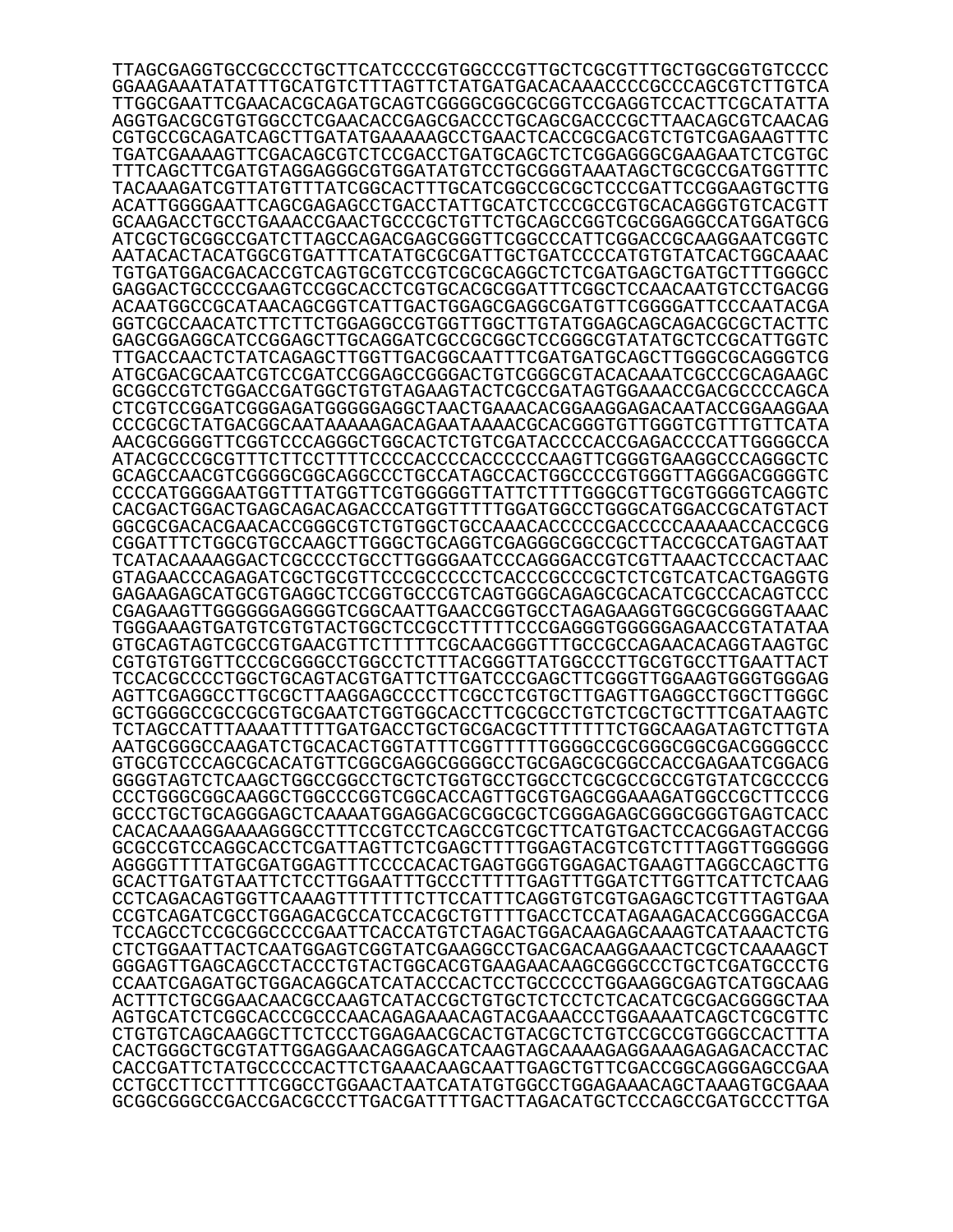CGACTTTGACCTTGATATGCTGCCTGCTGACGCTCTTGACGATTTTGACCTTGACATGCTCCCC GGGTAACTAAGTAAGGATCCAGACATGATAAGATACATTGATGAGTTTGGACAAACCACAACTA GAATGCAGTGAAAAAAATGCTTTATTTGTGAAATTTGTGATGCTATTGCTTTATTTGTAACCAT TATAAGCTGCAATAAACAAGTTAACAACAACAATTGCATTCATTTTATGTTTCAGGTTCAGGGG GAGGTGTGGGAGGTTTTTTAAAGCAAGTAAAACCTCTACAAATGTGGTATGGCTGATTATGATC CTGCAAGCCTCGTCGTCCTGGCCGGACCACGCTATCTGTGCAAGGTCCCCGGCCCCGGACGCGC GCTCCATGAGCAGAGCGCCCGCCGCCGAGGCGAAGACTCGGGCGGCGCCCTGCCCGTCCCACCA GGTCAACAGGCGGTAACCGGCCTCTTCATCGGGAATGCGCGCGACCTTCAGCATCGCCGGCATG TCCCCCTGGCGGACGGGAAGTATCCAGCTCGACCAACCATTGGTATGGCTTTTTCCCCGTATCC CCCCAGGTGTCTGCAGGCTCAAAGAGCAGCGAGAAGCGTTCAGAGGAAAGCGATCCCGTGCCAC CTTCCCCGTGCCCGGGCTGTCCCCGCACGCTGCCGGCTCGGGGATGCGGGGGGAGCGCCGGACC GGAGCGGAGCCCCGGGCGGCTCGCTGCTGCCCCCTAGCGGGGGAGGGACGTAATTACATCCCTG GGGGCTTTGGGGGGGGGCTGTCCCTGATATCTATAACAAGAAAATATATATATAATAAGTTATC ACGTAAGTAGAACATGAAATAACAATATAATTATCGTATGAGTTAAATCTTAAAAGTCACGTAA AAGATAATCATGCGTCATTTTGACTCACGCGGTCGTTATAGTTCAAAATCAGTGACACTTACCG CATTGACAAGCACGCCTCACGGGAGCTCCAAGCGGCGACTGAGATGTCCTAAATGCACAGCGAC GGATTCGCGCTATTTAGAAAGAGAGAGCAATATTTCAAGAATGCATGCGTCAATTTTACGCAGA CTATCTTTCTAGGGTTAATCTAGCTGCATCAGGATCATATCGTCGGGTCTTTTTTCCGGCTCAG TCATCGCCCAAGCTGGCGCTATCTGGGCATCGGGGAGGAAGAAGCCCGTGCCTTTTCCCGCGAG GTTGAAGCGGCATGGAAAGAGTTTGCCGAGGATGACTGCTGCTGCATTGACGTTGAGCGAAAAC GCACGTTTACCATGATGATTCGGGAAGGTGTGGCCATGCACGCCTTTAACGGTGAACTGTTCGT TCAGGCCACCTGGGATACCAGTTCGTCGCGGCTTTTCCGGACACAGTTCCGGATGGTCAGCCCG AAGCGCATCAGCAACCCGAACAATACCGGCGACAGCCGGAACTGCCGTGCCGGTGTGCAGATTA ATGACAGCGGTGCGGCGCTGGGATATTACGTCAGCGAGGACGGGTATCCTGGCTGGATGCCGCA GAAATGGACATGGATACCCCGTGAGTTACCCGGCGGGCGCGCTTGGCGTAATCATGGTCATAGC TGTTTCCTGTGTGAAATTGTTATCCGCTCACAATTCCACACAACATACGAGCCGGAAGCATAAA GTGTAAAGCCTGGGGTGCCTAATGAGTGAGCTAACTCACATTAATTGCGTTGCGCTCACTGCCC GCTTTCCAGTCGGGAAACCTGTCGTGCCAGCTGCATTAATGAATCGGCCAACGCGCGGGGAGAG GCGGTTTGCGTATTGGGCGCTCTTCCGCTTCCTCGCTCACTGACTCGCTGCGCTCGGTCGTTCG GCTGCGGCGAGCGGTATCAGCTCACTCAAAGGCGGTAATACGGTTATCCACAGAATCAGGGGAT AACGCAGGAAAGAACATGTGAGCAAAAGGCCAGCAAAAGGCCAGGAACCGTAAAAAGGCCGCGT TGCTGGCGTTTTTCCATAGGCTCCGCCCCCCTGACGAGCATCACAAAAATCGACGCTCAAGTCA GAGGTGGCGAAACCCGACAGGACTATAAAGATACCAGGCGTTTCCCCCTGGAAGCTCCCTCGTG CGCTCTCCTGTTCCGACCCTGCCGCTTACCGGATACCTGTCCGCCTTTCTCCCTTCGGGAAGCG TGGCGCTTTCTCATAGCTCACGCTGTAGGTATCTCAGTTCGGTGTAGGTCGTTCGCTCCAAGCT GGGCTGTGTGCACGAACCCCCCGTTCAGCCCGACCGCTGCGCCTTATCCGGTAACTATCGTCTT GAGTCCAACCCGGTAAGACACGACTTATCGCCACTGGCAGCAGCCACTGGTAACAGGATTAGCA GAGCGAGGTATGTAGGCGGTGCTACAGAGTTCTTGAAGTGGTGGCCTAACTACGGCTACACTAG AAGGACAGTATTTGGTATCTGCGCTCTGCTGAAGCCAGTTACCTTCGGAAAAAGAGTTGGTAGC TCTTGATCCGGCAAACAAACCACCGCTGGTAGCGGTGGTTTTTTTGTTTGCAAGCAGCAGATTA CGCGCAGAAAAAAAGGATCTCAAGAAGATCCTTTGATCTTTTCTACGGGGTCTGACGCTCAGTG GAACGAAAACTCACGTTAAGGGATTTTGGTCATGAGATTATCAAAAAGGATCTTCACCTAGATC CTTTTAAATTAAAAATGAAGTTTTAAATCAATCTAAAGTATATATGAGTAAACTTGGTCTGACA GTTACCAATGCTTAATCAGTGAGGCACCTATCTCAGCGATCTGTCTATTTCGTTCATCCATAGT TGCCTGACTCCCCGTCGTGTAGATAACTACGATACGGGAGGGCTTACCATCTGGCCCCAGTGCT GCAATGATACCGCGAGACCCACGCTCACCGGCTCCAGATTTATCAGCAATAAACCAGCCAGCCG GAAGGGCCGAGCGCAGAAGTGGTCCTGCAACTTTATCCGCCTCCATCCAGTCTATTAATTGTTG CCGGGAAGCTAGAGTAAGTAGTTCGCCAGTTAATAGTTTGCGCAACGTTGTTGCCATTGCTACA GGCATCGTGGTGTCACGCTCGTCGTTTGGTATGGCTTCATTCAGCTCCGGTTCCCAACGATCAA GGCGAGTTACATGATCCCCCATGTTGTGCAAAAAAGCGGTTAGCTCCTTCGGTCCTCCGATCGT TGTCAGAAGTAAGTTGGCCGCAGTGTTATCACTCATGGTTATGGCAGCACTGCATAATTCTCTT ACTGTCATGCCATCCGTAAGATGCTTTTCTGTGACTGGTGAGTGTACCAGCCAGGACAGAAATG CCTCGACTTCGCTGCTACCCAAGGTTGCCGGGTGACGCACACCGTGGAAACGGATGAAGGCACG AACCCAGTGGACATAAGCCTGTTCGGTTCGTAAGCTGTAATGCAAGTAGCGTATGCGCTCACGC AACTGGTCCAGAACCTTGACCGAACGCAGCGGTGGTAACGGCGCAGTGGCGGTTTTCATGGCTT GTTATGACTGTTTTTTTGGGGTACAGTCTATGCCTCGGGCATCCAAGCAGCAAGCGCGTTACGC CGTGGGTCGATGTTTGATGTTATGGAGCAGCAACGATGTTACGCAGCAGGGCAGTCGCCCTAAA ACAAAGTTAAACATTATGAGGGAAGCGGTGATCGCCGAAGTATCGACTCAACTATCAGAGGTAG TTGGCGTCATCGAGCGCCATCTCGAACCGACGTTGCTGGCCGTACATTTGTACGGCTCCGCAGT GGATGGCGGCCTGAAGCCACACAGTGATATTGATTTGCTGGTTACGGTGACCGTAAGGCTTGAT GAAACAACGCGGCGAGCTTTGATCAACGACCTTTTGGAAACTTCGGCTTCCCCTGGAGAGAGCG AGATTCTCCGCGCTGTAGAAGTCACCATTGTTGTGCACGACGACATCATTCCGTGGCGTTATCC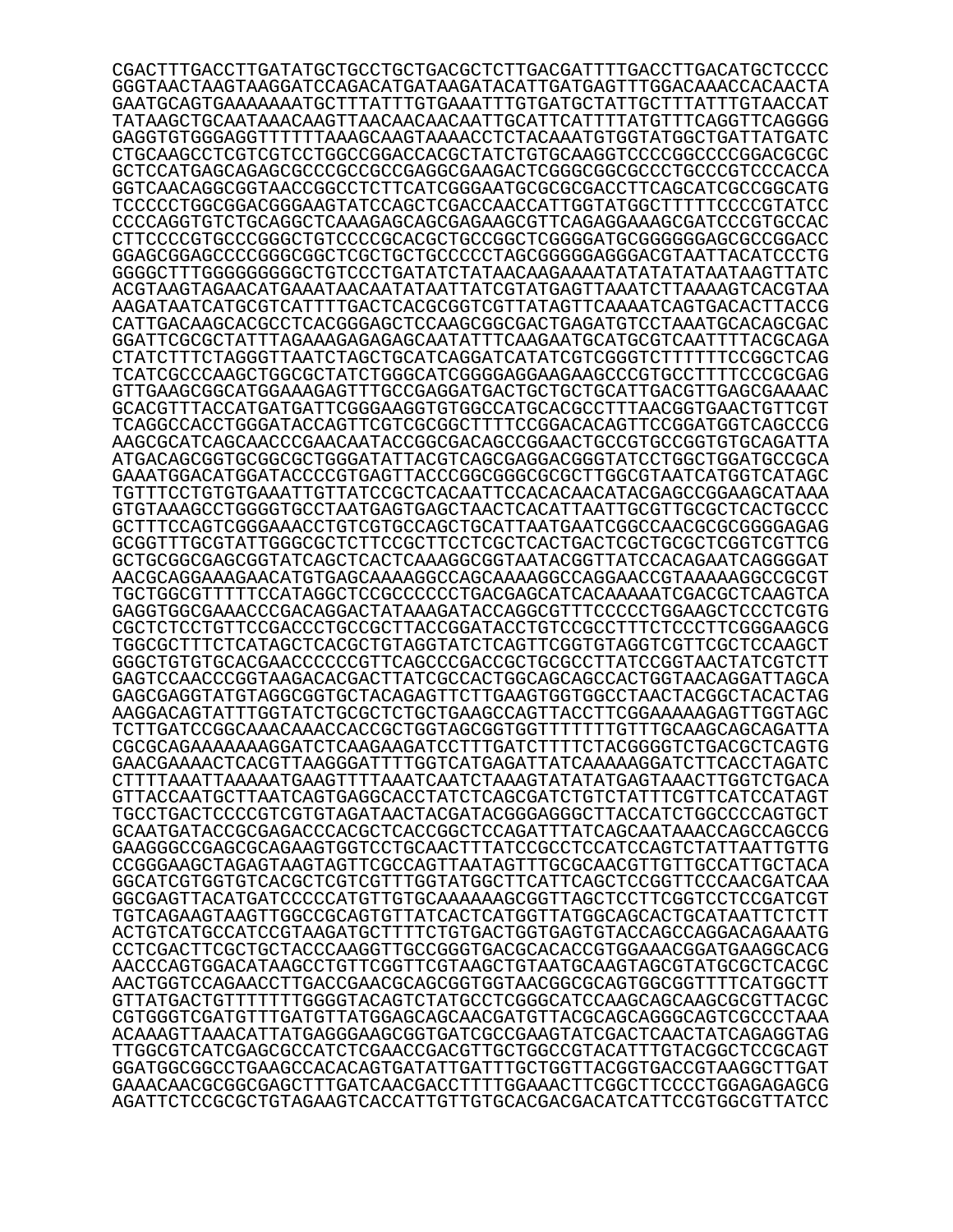AGCTAAGCGCGAACTGCAATTTGGAGAATGGCAGCGCAATGACATTCTTGCAGGTATCTTCGAG CCAGCCACGATCGACATTGATCTGGCTATCTTGCTGACAAAAGCAAGAGAACATAGCGTTGCCT TGGTAGGTCCAGCGGCGGAGGAACTCTTTGATCCGGTTCCTGAACAGGATCTATTTGAGGCGCT AAATGAAACCTTAACGCTATGGAACTCGCCGCCCGACTGGGCTGGCGATGAGCGAAATGTAGTG CTTACGTTGTCCCGCATTTGGTACAGCGCAGTAACCGGCAAAATCGCGCCGAAGGATGTCGCTG CCGACTGGGCAATGGAGCGCCTGCCGGCCCAGTATCAGCCCGTCATACTTGAAGCTAGACAGGC TTATCTTGGACAAGAAGAAGATCGCTTGGCCTCGCGCGCAGATCAGTTGGAAGAATTTGTCCAC TACGTGAAAGGCGAGATCACCAAGGTAGTCGGCAAATAACCCTCGAGCCACCCATGACCAAAAT CCCTTAACGTGAGTTA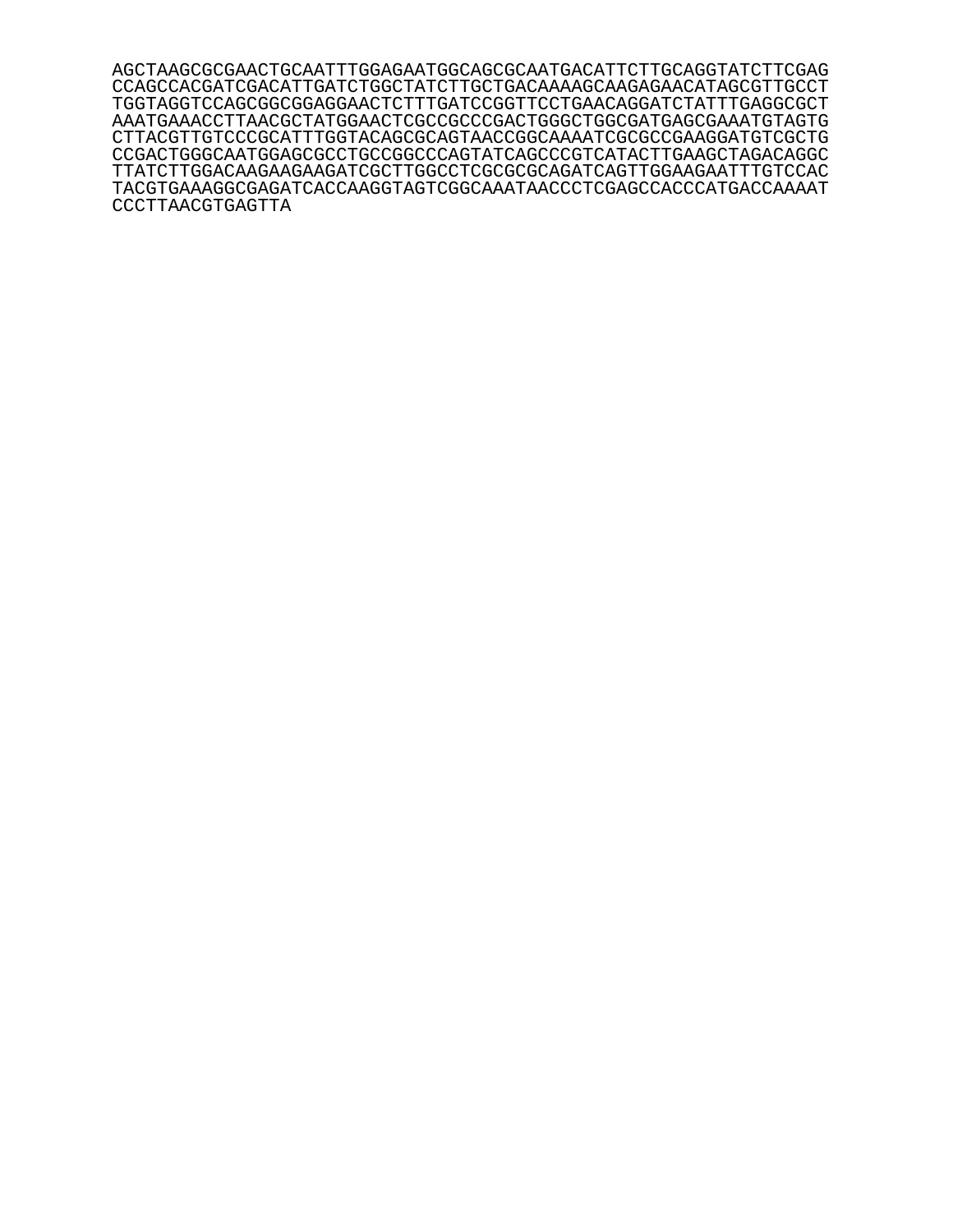|                 | <b>BsiWI</b>                                                           |
|-----------------|------------------------------------------------------------------------|
|                 |                                                                        |
|                 |                                                                        |
|                 |                                                                        |
|                 | 3' PB-TR                                                               |
|                 |                                                                        |
|                 |                                                                        |
|                 |                                                                        |
|                 |                                                                        |
| <b>3' PB-TR</b> |                                                                        |
| x pMPB F81-104  |                                                                        |
|                 |                                                                        |
|                 |                                                                        |
|                 |                                                                        |
|                 |                                                                        |
| <b>3' PB-TR</b> |                                                                        |
|                 | TTAAAAAAAAACAAAAACTCAAAATTTCTTCTATAAAGTAACAAAACTTTTATGAGGGACAGCCCCCCC  |
|                 |                                                                        |
|                 | <b>Core Ins</b>                                                        |
| $3'$ PB-TR      |                                                                        |
|                 |                                                                        |
|                 |                                                                        |
|                 |                                                                        |
| <b>Core Ins</b> |                                                                        |
|                 |                                                                        |
|                 |                                                                        |
|                 | TCCGGTCCGGCGCTCCCCCCGCATCCCCGAGCCGGCAGCGTGCGGGACAGCCCGGGCACGGGAAGGTG   |
|                 |                                                                        |
|                 |                                                                        |
| <b>Core Ins</b> |                                                                        |
|                 |                                                                        |
|                 | GCACGGGATCGCTTTCCTCTGAACGCTTCTCGCTGCTCTTTGAGCCTGCAGACACCTGGGGGGATACGGG |
| <b>Core Ins</b> |                                                                        |
|                 |                                                                        |
| Sfil            |                                                                        |
|                 | GAAAAGGCCTCCACGGCCAGACTAGTCACGAGGCCCTTTCGTCTTCACTCGAGTTTACTCCCTATCAGTG |
|                 |                                                                        |
| <b>Core Ins</b> | P tight tet-responsive promoter                                        |
|                 |                                                                        |
|                 | ATAGAGAACGTATGTCGAGTTTACTCCCTATCAGTGATAGAGAACGATGTCGAGTTTACTCCCTATCAGT |
|                 |                                                                        |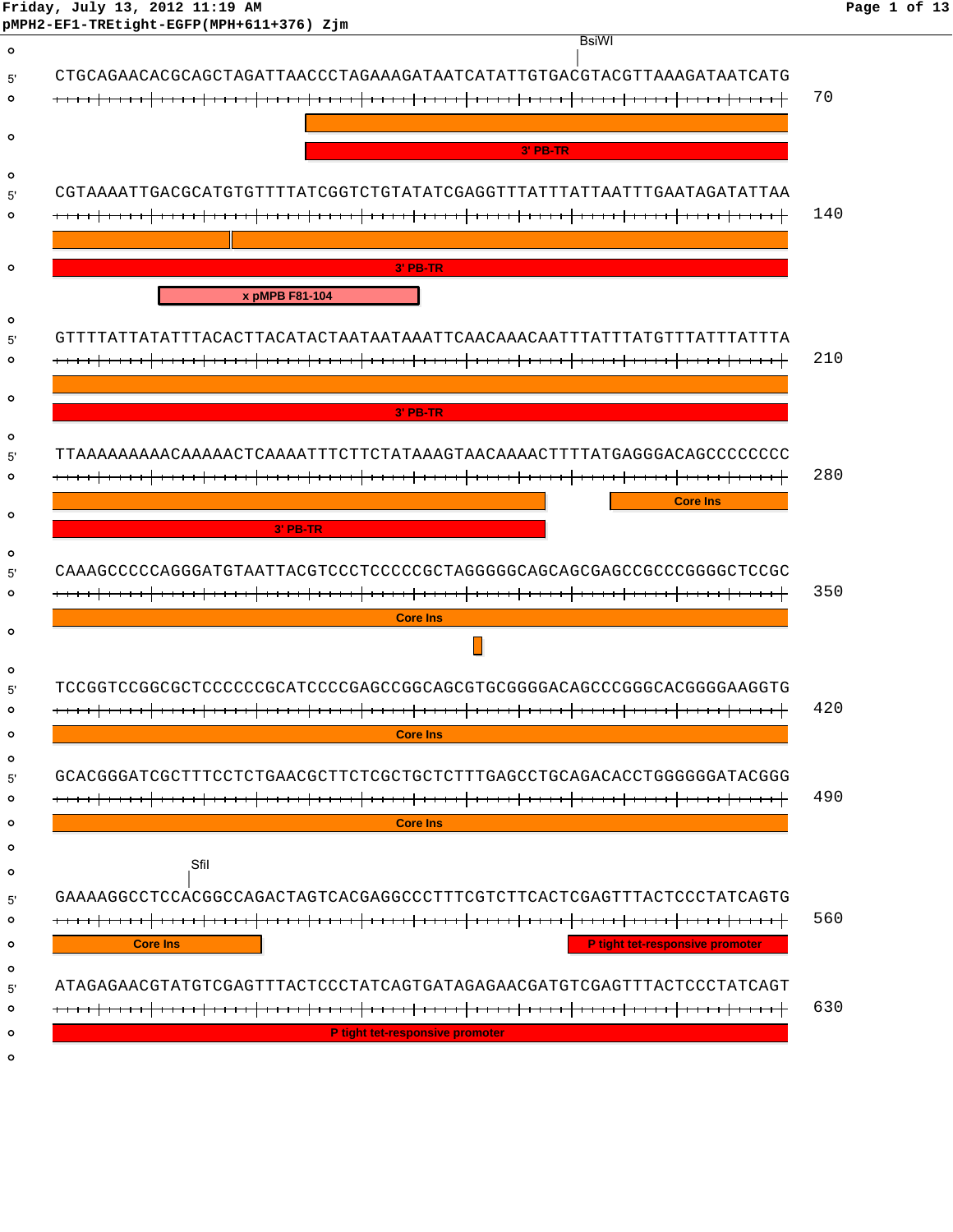# **Friday, July 13, 2012 11:19 AM Page 2 of 13**

| GATAGAGAACGTATGTCGAGTTTACTCCCTATCAGTGATAGAGAACGTATGTCGAGTTTACTCCCTATCA                                                                           |                 |
|--------------------------------------------------------------------------------------------------------------------------------------------------|-----------------|
|                                                                                                                                                  |                 |
|                                                                                                                                                  |                 |
| P tight tet-responsive promoter                                                                                                                  |                 |
|                                                                                                                                                  |                 |
| GTGATAGAGAACGTATGTCGAGTTTATCCCTATCAGTGATAGAGAACGTATGTCGAGTTTACTCCCTATC                                                                           |                 |
|                                                                                                                                                  |                 |
| P tight tet-responsive promoter                                                                                                                  |                 |
|                                                                                                                                                  |                 |
| AGTGATAGAGAACGTATGTCGAGGTAGGCGTGTACGGTGGGAGGCCTATATAAGCAGAGCTCGTTTAGTG                                                                           |                 |
|                                                                                                                                                  |                 |
| P tight tet-responsive promoter                                                                                                                  |                 |
| P min CMV delta                                                                                                                                  |                 |
|                                                                                                                                                  | <b>TATA box</b> |
|                                                                                                                                                  |                 |
|                                                                                                                                                  | Acc65I          |
|                                                                                                                                                  | Kpnl            |
| AACCGTCAGATCGCCTGGAAATTGGATCTCGAGCTCAAGCTTCGAACTCTGCAGTCGACGGTACCGCGGG                                                                           |                 |
|                                                                                                                                                  |                 |
| P tight tet-rive promoter                                                                                                                        |                 |
| P min CMV delta<br><b>MCS</b>                                                                                                                    |                 |
|                                                                                                                                                  |                 |
| <b>Nhel</b>                                                                                                                                      |                 |
| Clal<br>Bmtl                                                                                                                                     |                 |
|                                                                                                                                                  |                 |
|                                                                                                                                                  |                 |
|                                                                                                                                                  |                 |
|                                                                                                                                                  | ⊢ S…A −         |
| <b>MCS</b>                                                                                                                                       |                 |
|                                                                                                                                                  |                 |
| CCCGGGATCCTCTAGTCAGCTGACGCGTGCTAGCGCGGCCGCATCGATAAGCTTGTCGACGATATCTCTA<br>GAGGATCATAATCAGCCATACCACATTTGTAGAGGTTTTACTTGCTTTAAAAAACCTCCCACACCTCCCC |                 |
|                                                                                                                                                  |                 |
| $-$ SV40 polyA $-$                                                                                                                               |                 |
|                                                                                                                                                  |                 |
|                                                                                                                                                  |                 |
|                                                                                                                                                  |                 |
|                                                                                                                                                  |                 |
| $-SV40$ polyA $-$                                                                                                                                |                 |
|                                                                                                                                                  |                 |
|                                                                                                                                                  |                 |
| CTGAACCTGAAACATAAAATGAATGCAATTGTTGTTGTTAACTTGTTTATTGCAGCTTATAATGGTTACA<br>AATAAAGCAATAGCATCACAAATTTCACAAATAAAGCATTTTTTCACTGCCTCGAGCTTCCTCGCTCAC  |                 |
| $-$ SV40 polyA $-$                                                                                                                               |                 |
|                                                                                                                                                  |                 |
|                                                                                                                                                  |                 |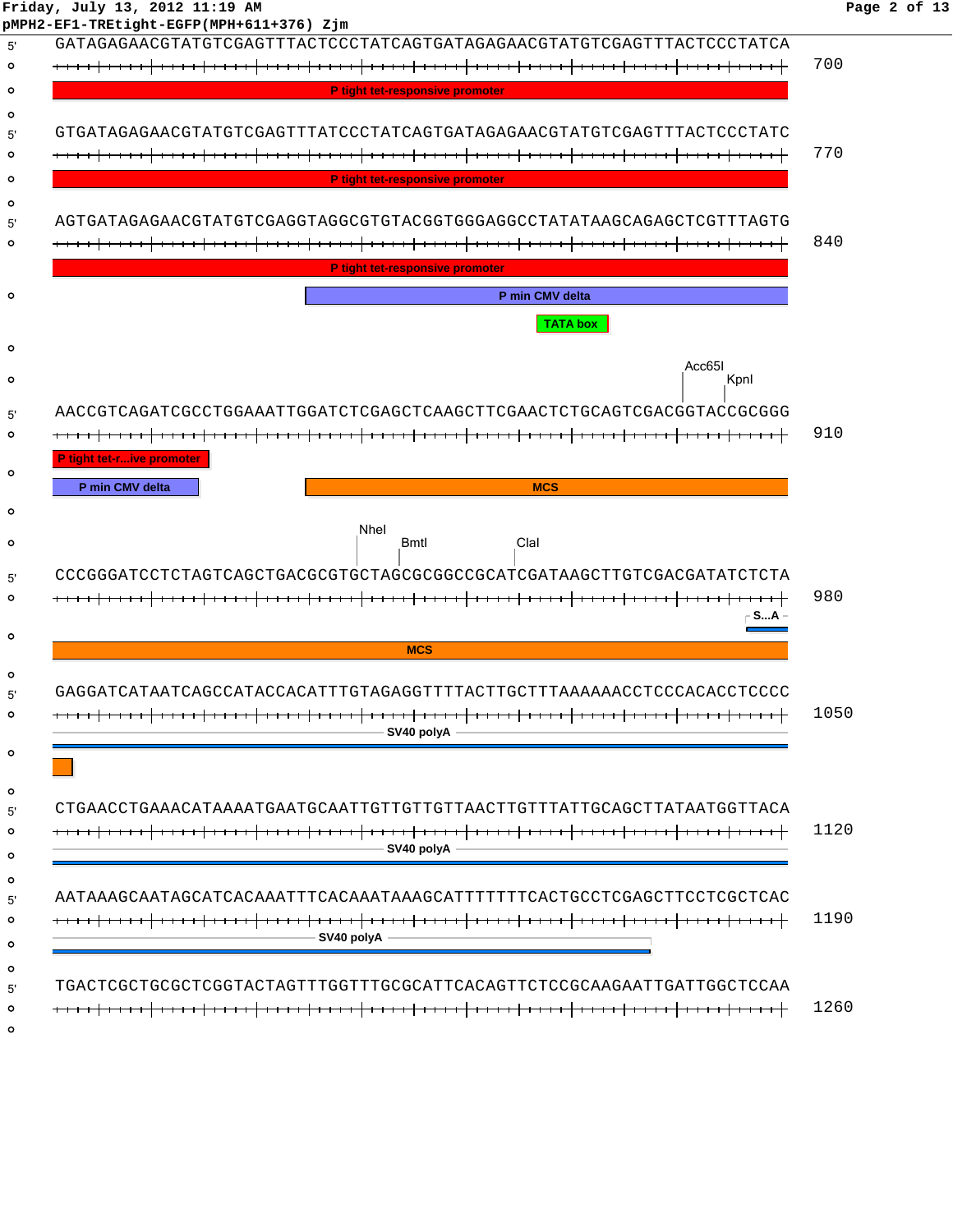| Friday, July 13, 2012 11:19 AM<br>Page 3 of 13 |  |  |  |  |  |  |
|------------------------------------------------|--|--|--|--|--|--|
|------------------------------------------------|--|--|--|--|--|--|

| pMPH2-EF1-TREtight-EGFP(MPH+611+376) Zjm | TTCTTGGAGTGGTGAATCCGTTAGCGAGGTGCCGCCCTGCTTCATCCCCGTGGCCCGTTGCTCGCGTTTG |                           |                        |              |                                      |
|------------------------------------------|------------------------------------------------------------------------|---------------------------|------------------------|--------------|--------------------------------------|
|                                          |                                                                        |                           |                        |              | 1330                                 |
|                                          |                                                                        |                           | <b>HSV TK promoter</b> |              |                                      |
|                                          |                                                                        |                           |                        |              |                                      |
|                                          | CTGGCGGTGTCCCCGGAAGAAATATATTTGCATGTCTTTAGTTCTATGATGACACAAACCCCGCCCAGCG |                           |                        |              |                                      |
|                                          |                                                                        |                           |                        |              | 1400                                 |
|                                          |                                                                        | <b>HSV TK promoter</b>    |                        |              |                                      |
|                                          |                                                                        |                           |                        |              |                                      |
|                                          |                                                                        |                           | x TK prom 1/3 R        |              |                                      |
|                                          |                                                                        |                           |                        |              |                                      |
|                                          |                                                                        |                           |                        |              |                                      |
|                                          |                                                                        |                           |                        |              | 1470                                 |
|                                          |                                                                        | <b>HSV TK promoter</b>    |                        |              |                                      |
|                                          |                                                                        |                           |                        |              |                                      |
|                                          | TAAGGTGACGCGTGTGGCCTCGAACACCGAGCGACCCTGCAGCGACCCGCTTAACAGCGTCAACAGCGTG |                           |                        |              |                                      |
|                                          |                                                                        |                           |                        |              | 1540                                 |
|                                          |                                                                        | <b>HSV TK promoter</b>    |                        |              |                                      |
|                                          |                                                                        |                           |                        |              |                                      |
|                                          |                                                                        | Zral                      | PshAl                  |              |                                      |
|                                          |                                                                        |                           | Aatll                  |              |                                      |
|                                          |                                                                        |                           |                        |              |                                      |
|                                          | CCGCAGATCAGCTTGATATGAAAAAGCCTGAACTCACCGCGACGTCTGTCGAGAAGTTTCTGATCGAAAA |                           |                        |              |                                      |
|                                          |                                                                        |                           |                        |              |                                      |
|                                          |                                                                        |                           |                        |              |                                      |
| HSer                                     |                                                                        | hygromycin resistant gene |                        |              |                                      |
|                                          |                                                                        |                           |                        |              |                                      |
|                                          | GTTCGACAGCGTCTCCGACCTGATGCAGCTCTCGGAGGGCGAAGAATCTCGTGCTTTCAGCTTCGATGTA |                           |                        |              |                                      |
|                                          |                                                                        |                           |                        |              |                                      |
|                                          |                                                                        | hygromycin resistant gene |                        |              |                                      |
|                                          |                                                                        |                           |                        |              |                                      |
|                                          | GGAGGGCGTGGATATGTCCTGCGGGTAAATAGCTGCGCCGATGGTTTCTACAAAGATCGTTATGTTTATC |                           |                        |              |                                      |
|                                          |                                                                        |                           |                        |              |                                      |
|                                          |                                                                        | hygromycin resistant gene |                        |              |                                      |
|                                          |                                                                        |                           |                        |              |                                      |
|                                          | GGCACTTTGCATCGGCCGCGCTCCCGATTCCGGAAGTGCTTGACATTGGGGAATTCAGCGAGAGCCTGAC |                           |                        |              |                                      |
|                                          |                                                                        |                           |                        |              |                                      |
|                                          |                                                                        | hygromycin resistant gene |                        |              |                                      |
|                                          |                                                                        |                           |                        |              |                                      |
|                                          |                                                                        |                           |                        |              |                                      |
|                                          |                                                                        |                           |                        |              |                                      |
|                                          |                                                                        | hygromycin resistant gene |                        |              |                                      |
|                                          |                                                                        |                           |                        |              |                                      |
|                                          |                                                                        |                           |                        | xhygro 1/3 R |                                      |
|                                          |                                                                        |                           |                        |              |                                      |
|                                          |                                                                        | AsiSI                     |                        |              | 1610<br>1680<br>1750<br>1820<br>1890 |
|                                          | CTGCAGCCGGTCGCGGAGGCCATGGATGCGATCGCTGCGGCCGATCTTAGCCAGACGAGCGGGTTCGGCC |                           |                        |              |                                      |
|                                          |                                                                        | hygromycin resistant gene |                        |              | 1960                                 |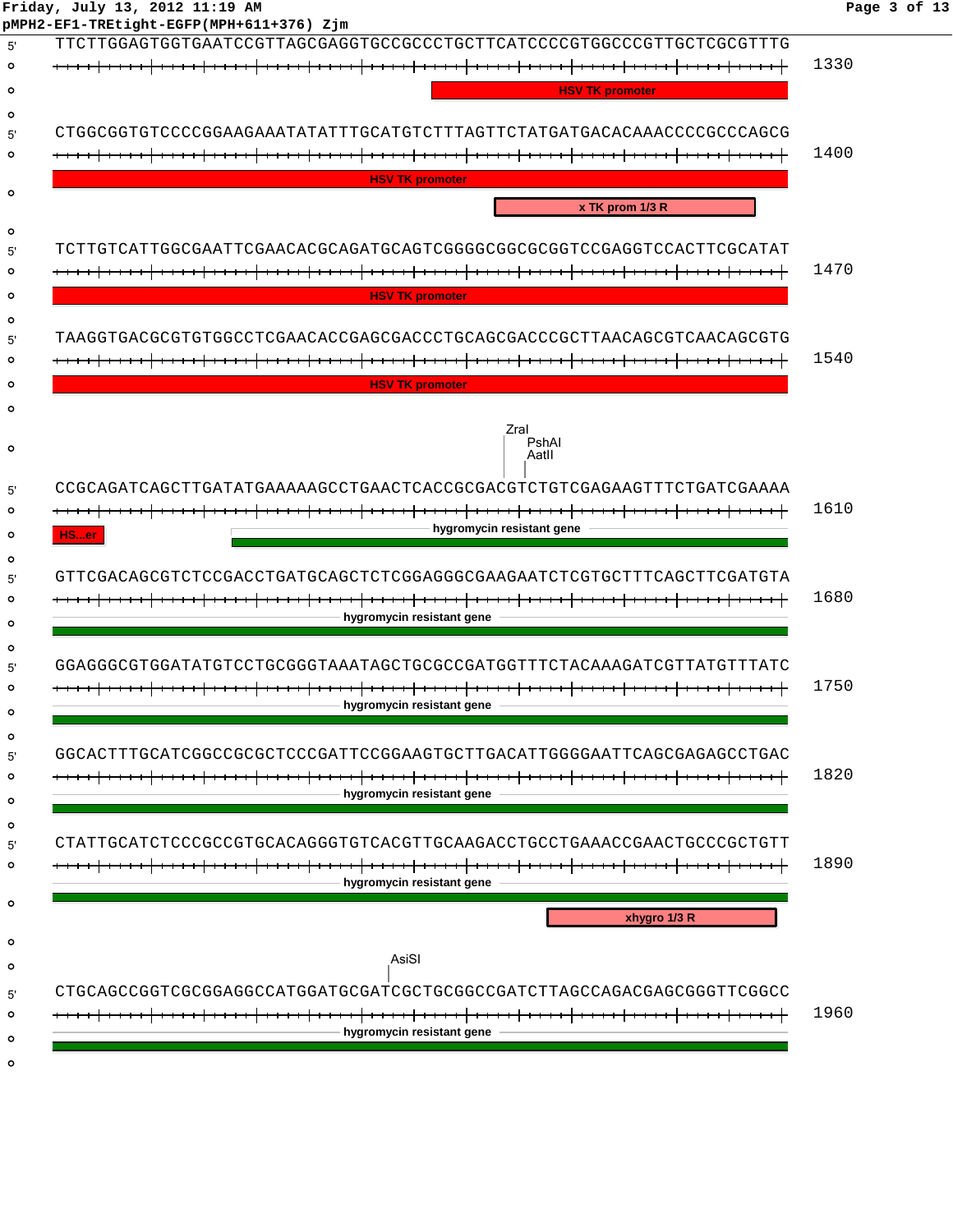| Friday, July 13, 2012 11:19 AM |  |  |  |  |  |  |
|--------------------------------|--|--|--|--|--|--|
|--------------------------------|--|--|--|--|--|--|

| CATTCGGACCGCAAGGAATCGGTCAATACACTACATGGCGTGATTTCATATGCGCGATTGCTGATCCCCA |      |
|------------------------------------------------------------------------|------|
|                                                                        | 2030 |
| - hygromycin resistant gene                                            |      |
| xhygro 1/3F                                                            |      |
|                                                                        |      |
|                                                                        |      |
|                                                                        | 2100 |
| hygromycin resistant gene                                              |      |
|                                                                        |      |
| ATGCTTTGGGCCGAGGACTGCCCGGAAGTCCGGCACCTCGTGCACGGGATTTCGGCTCCAACAATGTCC  |      |
| hygromycin resistant gene                                              | 2170 |
|                                                                        |      |
| TGACGGACAATGGCCGCATAACAGCGGTCATTGACTGGAGCGAGGCGATGTTCGGGGATTCCCAATACGA |      |
|                                                                        | 2240 |
| hygromycin resistant gene                                              |      |
|                                                                        |      |
| GGTCGCCAACATCTTCTTCTGGAGGCCGTGGTTGGCTTGTATGGAGCAGCAGACGCGCTACTTCGAGCGG |      |
|                                                                        | 2310 |
| hygromycin resistant gene                                              |      |
| xhygro 2/3F                                                            |      |
|                                                                        |      |
| AGGCATCCGGAGCTTGCAGGATCGCCGCGGCTCCGGGCGTATATGCTCCGCATTGGTCTTGACCAACTCT |      |
|                                                                        | 2380 |
| hygromycin resistant gene                                              |      |
| ATCAGAGCTTGGTTGACGGCAATTTCGATGATGCAGCTTGGGCGCAGGGTCGATGCGACGCAATCGTCCG |      |
|                                                                        | 2450 |
| hygromycin resistant gene                                              |      |
|                                                                        |      |
| ATCCGGAGCCGGACTGTCGGGCGTACACAAATCGCCCGCAGAAGCGCGGCCGTCTGGACCGATGGCTGT  |      |
|                                                                        | 2520 |
| - hygromycin resistant gene -                                          |      |
| Scal                                                                   |      |
|                                                                        |      |
| GTAGAAGTACTCGCCGATAGTGGAAACCGACGCCCCAGCACTCCTCCGGATCGGGAGATGGGGAGGCTA  |      |
| hygromycin resistant gene                                              | 2590 |
|                                                                        |      |
| $\blacksquare$ HSV Fragmently A signal $\blacksquare$                  |      |
| ACTGAAACACGGAAGGAACAATACCGGAAGGAACCCGCGCTATGACGGCAATAAAAGACAGAATAAAA   |      |
|                                                                        | 2660 |
| – hy…ne <sub>∃</sub>                                                   |      |
|                                                                        |      |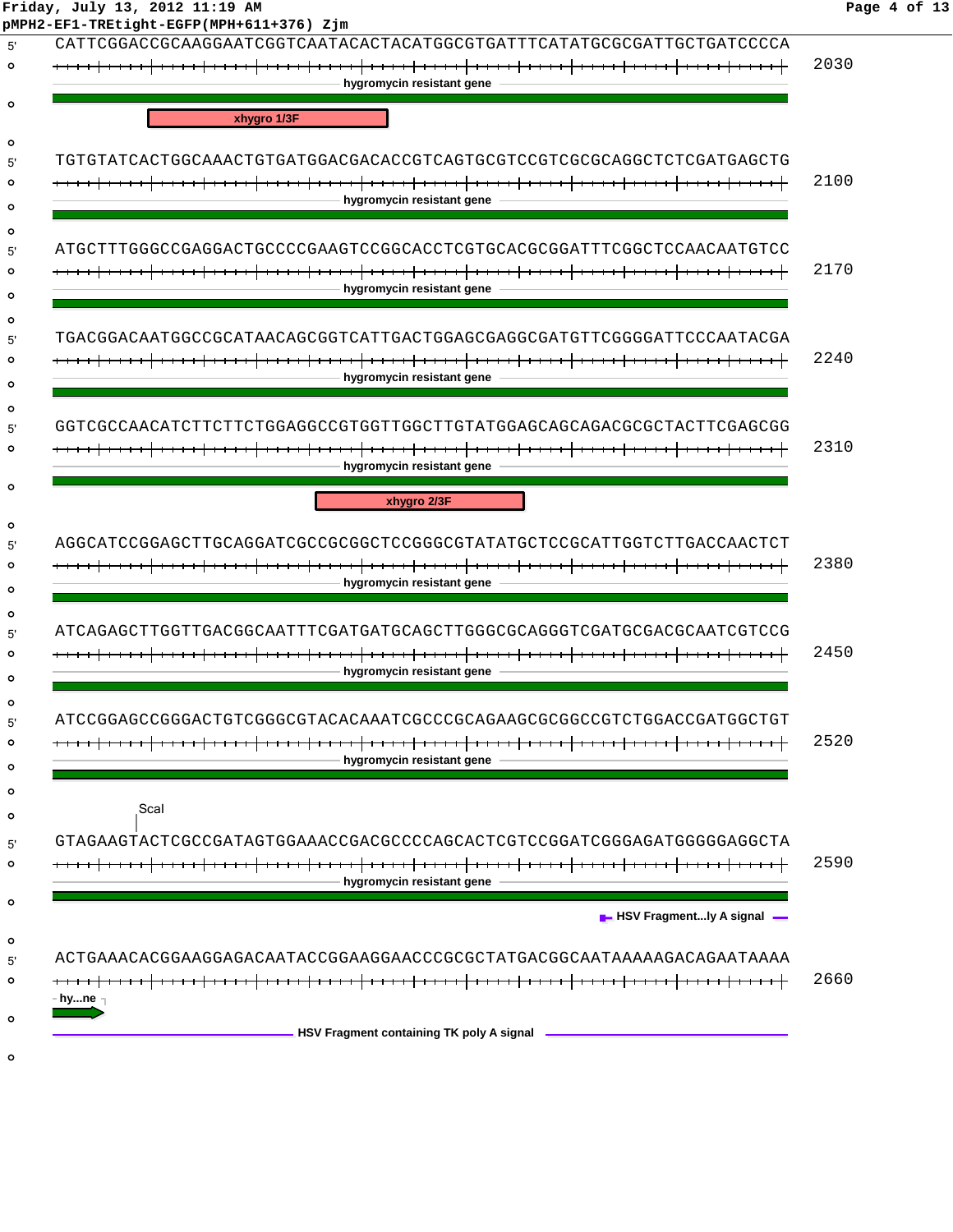| Friday, July 13, 2012 11:19 AM<br>pMPH2-EF1-TREtight-EGFP(MPH+611+376) Zjm                                            | Page 5 of 13 |
|-----------------------------------------------------------------------------------------------------------------------|--------------|
| CGCACGGGTGTTGGGTCGTTTGTTCATAAACGCGGGGTTCGGTCCCAGGGCTGGCACTCTGTCGATACCC                                                |              |
|                                                                                                                       | 2730         |
| <b>NAMEL SET ASSESS</b> HAVE Fragment containing TK poly A signal <b>CONSISTENT</b>                                   |              |
| CACCGAGACCCCATTGGGGCCAATACGCCCGCGTTTCTTCCTTTTCCCCACCCCACCCCCAAGTTCGGG                                                 |              |
|                                                                                                                       | 2800         |
| <b>MARGING THE SET OF STATE OF STATE OF STATE OF STATE OF STATE OF STATE OF STATE OF STATE OF STATE OF STATE OF S</b> |              |
| TGAAGGCCCAGGGCTCGCAGCCAACGTCGGGGCGGCAGGCCCTGCCATAGCCACTGGCCCCGTGGGTTAG                                                |              |
|                                                                                                                       | 2870         |
|                                                                                                                       |              |
| SanDI                                                                                                                 |              |
| GGACGGGGTCCCCCATGGGGAATGGTTTATGGTTCGTGGGGGTTATTCTTTTGGGCGTTGCGTGGGGTCA                                                |              |
|                                                                                                                       | 2940         |
| <b>NAMEL SET ASSESS</b> HIS PROPERTY FRAGE PROPERTY PROPERTY. THE PROPERTY PROPERTY PROPERTY PROPERTY PROPERTY.       |              |
| xTKpolyA 1/2F                                                                                                         |              |
| GGTCCACGACTGGACTGAGCAGACAGACCCATGGTTTTTGGATGGCCTGGGCATGGACCGCATGTACTGG                                                |              |
|                                                                                                                       | 3010         |
|                                                                                                                       |              |
|                                                                                                                       |              |
| CGCGACACGAACACCGGGCGTCTGTGGCTGCCAAACACCCCCGACCCCCAAAAACCACCGCGCGGATTTC                                                |              |
|                                                                                                                       | 3080         |
| <b>According TK poly A signal According TK</b> poly A signal <b>According TK</b> poly A signal                        |              |
| TGGCGTGCCAAGCTTGGGCTGCAGGTCGAGGGCGGCCGCTTACCGCCATGAGTAATTCATACAAAAGGAC                                                |              |
|                                                                                                                       | 3150         |
| <b>EF1alpha promoter</b><br>— H., 40                                                                                  |              |
|                                                                                                                       |              |
| TCGCCCCTGCCTTGGGGAATCCCAGGGACCGTCGTTAAACTCCCACTAACGTAGAACCCAGAGATCGCTG                                                |              |
|                                                                                                                       | 3220         |
| EF1alpha promoter                                                                                                     |              |
| Alel                                                                                                                  |              |
|                                                                                                                       |              |
| CGTTCCCGCCCCCTCACCCGCCCGCTCTCGTCATCACTGAGGTGGAGAAGAGCATGCGTGAGGCTCCGGT                                                |              |
| <del>.                    </del>                                                                                      | 3290         |
| <b>EF1alpha promoter</b>                                                                                              |              |
| GCCCGTCAGTGGGCAGAGCGCACATCGCCCACAGTCCCCGAGAAGTTGGGGGGAGGGTCGGCAATTGAA                                                 |              |
|                                                                                                                       | 3360         |
| <b>EF1alpha promoter</b>                                                                                              |              |
| <b>xEFprom begin F</b>                                                                                                |              |
|                                                                                                                       |              |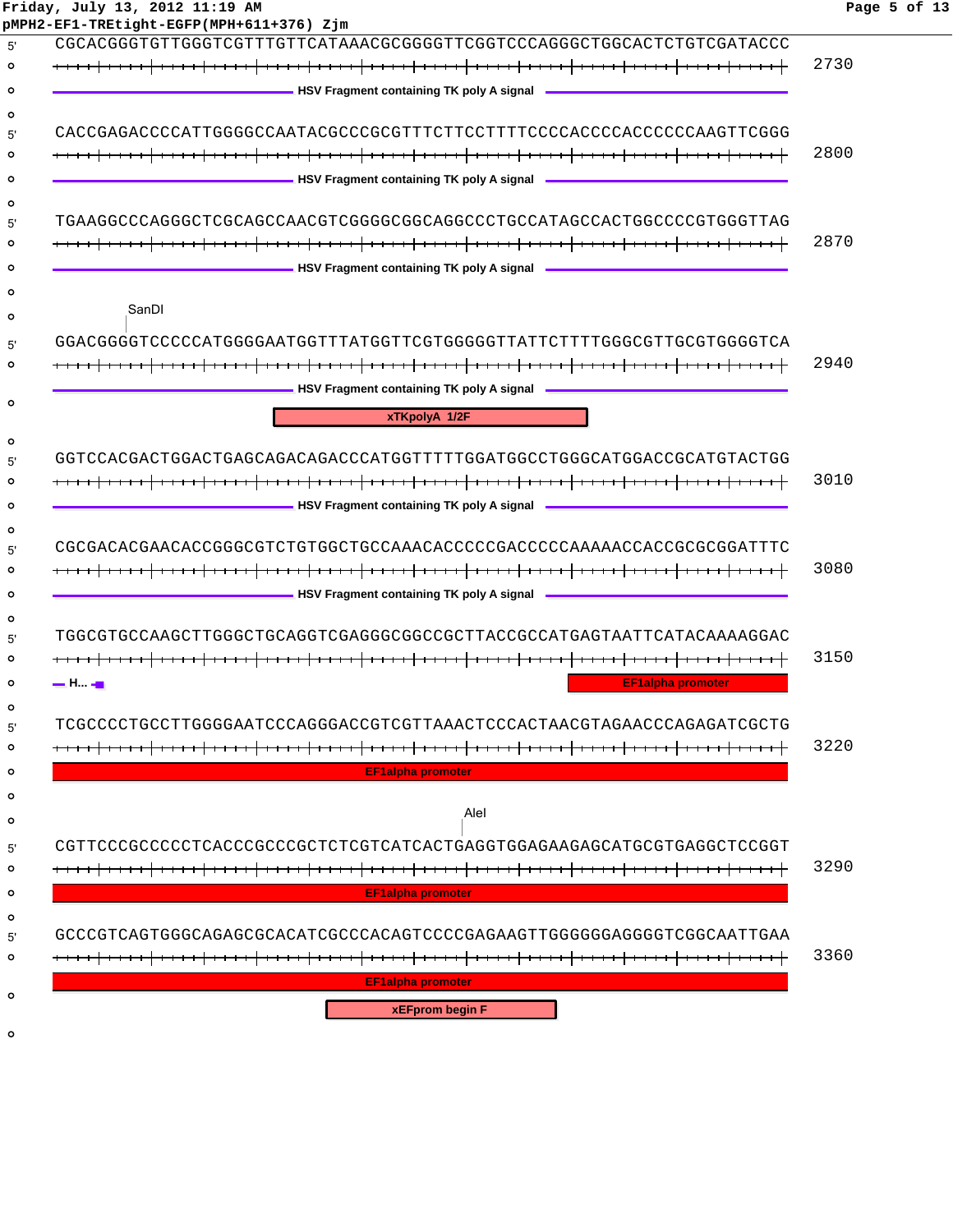|                    | Friday, July 13, 2012 11:19 AM<br>pMPH2-EF1-TREtight-EGFP(MPH+611+376) Zjm | Page 6 of 13 |
|--------------------|----------------------------------------------------------------------------|--------------|
| $\circ$            | Agel                                                                       |              |
| 5'                 | CCGGTGCCTAGAGAAGGTGCCGCGGGGTAAACTGGGAAAGTGATGTCGTGTACTGGCTCCGCCTTTTTCC     |              |
| $\circ$            |                                                                            | 3430         |
| $\circ$            | <b>EF1alpha promoter</b>                                                   |              |
| $\circ$            | CGAGGGTGGGGAGAACCGTATATAAGTGCAGTAGTCGCCGTGAACGTTCTTTTTCGCAACGGGTTTGCC      |              |
| 5'<br>$\circ$      |                                                                            | 3500         |
| $\circ$            | <b>EF1alpha promoter</b>                                                   |              |
| $\circ$            |                                                                            |              |
| 5'                 | GCCAGAACACAGGTAAGTGCCGTGTGTGGTTCCCGCGGGCCTGGCCTCTTTACGGGTTATGGCCCTTGCG     |              |
| $\circ$            |                                                                            | 3570         |
| $\circ$<br>$\circ$ | <b>EF1alpha promoter</b>                                                   |              |
| $\circ$            | Xmnl                                                                       |              |
| 5'                 | TOCCTTCAAFTAACTTOOACGCCCCTCGAAGTAAFTAATTCTTGATCCCGAGCTTCGGAATTAAGTAAGTG    |              |
| $\circ$            |                                                                            | 3640         |
| $\circ$            | <b>EF1alpha promoter</b>                                                   |              |
| $\circ$            |                                                                            |              |
| $\circ$            | AfIII                                                                      |              |
| 5'                 | GGTGGGAGAGTTCGAGGCCTTGCGCTTAAGGAGCCCCTTCGCCTCGTGCTTGAGTTGAGGCCTGGCTTGG     |              |
| $\circ$            |                                                                            | 3710         |
| $\circ$            | <b>EF1alpha promoter</b>                                                   |              |
| $\circ$<br>5'      | GCGCTGGGGCCGCCGCGTGCGAATCTGGTGGCACCTTCGCGCCTGTCTCGCTGCTTTCGATAAGTCTCTA     |              |
| $\circ$            |                                                                            | 3780         |
| $\circ$            | <b>EF1alpha promoter</b>                                                   |              |
| $\circ$            | GCCATTTAAAATTTTTGATGACCTGCTGCGACGCTTTTTTTCTGGCAAGATAGTCTTGTAAATGCGGGCC     |              |
| 5'<br>$\circ$      |                                                                            | 3850         |
|                    | <b>EF1alpha promoter</b>                                                   |              |
| $\circ$            |                                                                            |              |
| $\circ$            |                                                                            |              |
| $\circ$            | Bglll                                                                      |              |
| 5'                 |                                                                            |              |
| $\circ$            |                                                                            | 3920         |
| $\circ$            | <b>EF1alpha promoter</b>                                                   |              |
|                    | xEFprom 1/3 F                                                              |              |
| $\circ$<br>5'      | ATGTTCGGCGAGGCGGGGCCTGCGAGCGCGCCACCGAGAATCGGACGGGGGTAGTCTCAAGCTGGCCGG      |              |
| $\circ$            |                                                                            | 3990         |
| $\circ$            | <b>EF1alpha promoter</b>                                                   |              |
| $\circ$            |                                                                            |              |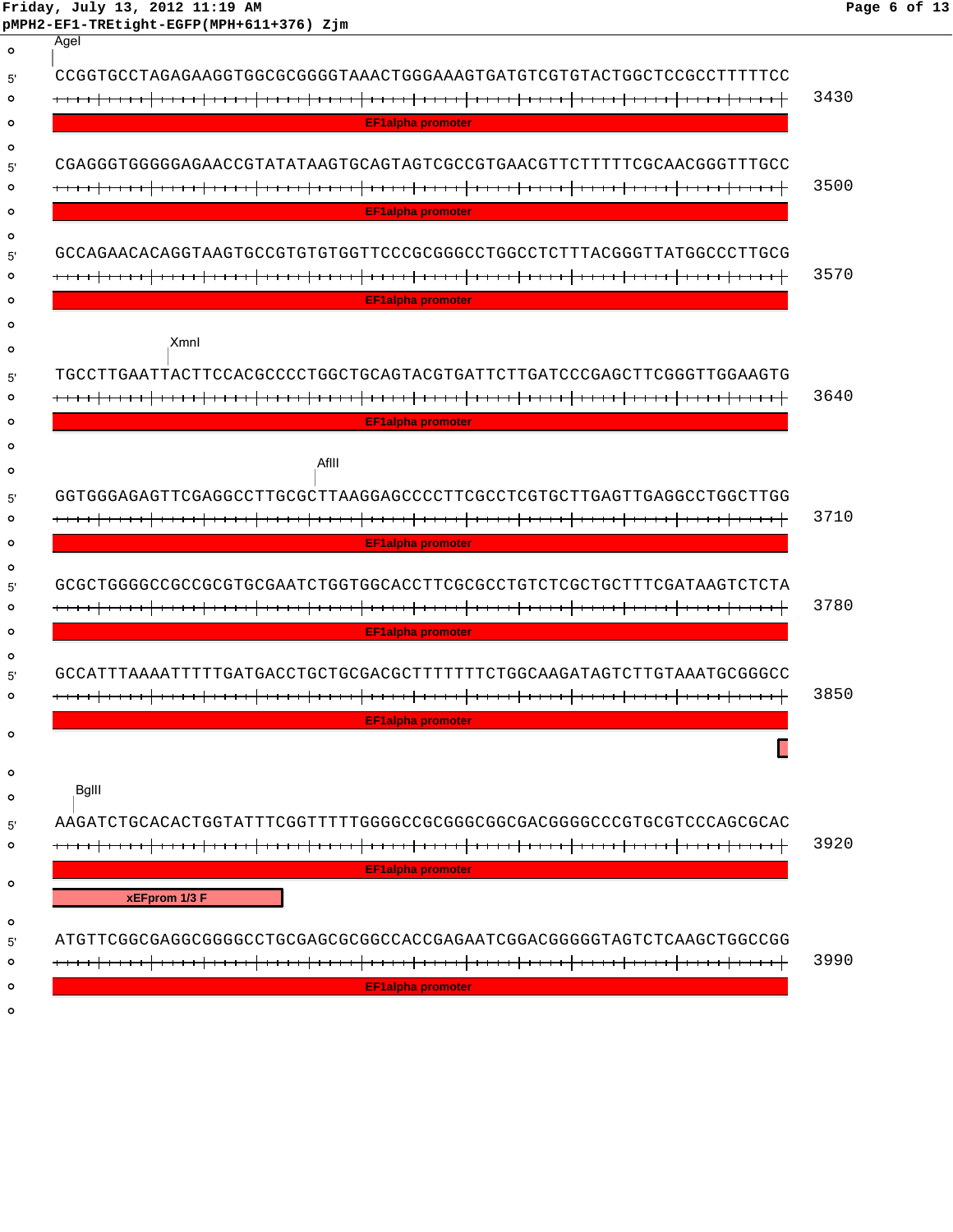**Friday, July 13, 2012 11:19 AM Page 7 of 13 pMPH2-EF1-TREtight-EGFP(MPH+611+376) Zjm**

| $\circ$                  | Fsel                                                                                               |      |
|--------------------------|----------------------------------------------------------------------------------------------------|------|
| 5'<br>۰                  | CCTGCTCTGGTGCCTGGCCTCGCGCCGCCGTGTATCGCCCCGCCCTGGGCGGCAAGGCTGGCCCGGTCGG                             | 4060 |
| $\circ$                  | <b>EF1alpha promoter</b>                                                                           |      |
| ٥<br>5'<br>ο<br>$\circ$  | CACCAGTTGCGTGAGCGGAAAGATGGCCGCTTCCCGGCCCTGCTGCAGGGAGCTCAAAATGGAGGACGCG<br><b>EF1alpha promoter</b> | 4130 |
| о                        |                                                                                                    |      |
| $\circ$                  | Bpu10I<br><b>BbvCl</b>                                                                             |      |
| 5'<br>۰                  | GCGCTCGGGAGAGCGGGCGGGTGAGTCACCCACACAAAGGAAAAGGGCCTTTCCGTCCTCAGCCGTCGCT                             | 4200 |
| $\circ$<br>٥             | <b>EF1alpha promoter</b>                                                                           |      |
| 5'<br>ο<br>$\circ$       | TCATGTGACTCCACGGAGTACCGGGCGCCGTCCAGGCACCTCGATTAGTTCTCGAGCTTTTGGAGTACGT<br><b>EF1alpha promoter</b> | 4270 |
| Ο<br>5'<br>۰<br>o        | <b>EF1alpha promoter</b>                                                                           | 4340 |
| ٥<br>5'<br>۰             | TAGGCCAGCTTGGCACTTGATGTAATTCTCCTTGGAATTTGCCCTTTTTGAGTTTGGATCTTGGTTCATT                             | 4410 |
| $\circ$                  | <b>EF1alpha promoter</b>                                                                           |      |
| ٥<br>5'<br>$\circ$       | CTCAAGCCTCAGACAGTGGTTCAAAGTTTTTTTCTTCCATTTCAGGTGTCGTGAGAGCTCGTTTAGTGAA                             | 4480 |
| $\circ$                  | <b>EF1alpha promoter</b><br>xEFprom 3/4 F                                                          |      |
| $\circ$                  |                                                                                                    |      |
| 5'<br>$\circ$<br>$\circ$ | CCGTCAGATCGCCTGGAGACGCCATCCACGCTGTTTTGACCTCCATAGAAGACACCGGGACCGATCCAGC                             | 4550 |
| 5'                       | CTCCGCGGCCCCGAATTCACCATGTCTAGACTGGACAAGAGCAAAGTCATAAACTCTGCTCTGGAATTAC                             |      |
| $\circ$                  |                                                                                                    | 4620 |
| $\circ$                  | Tet-On 3G                                                                                          |      |
| $\circ$<br>5'<br>$\circ$ | TCAATGGAGTCGGTATCGAAGGCCTGACGACAAGGAAACTCGCTCAAAAGCTGGGAGTTGAGCAGCCTAC                             | 4690 |
| $\circ$<br>$\circ$       | Tet-On 3G                                                                                          |      |
|                          |                                                                                                    |      |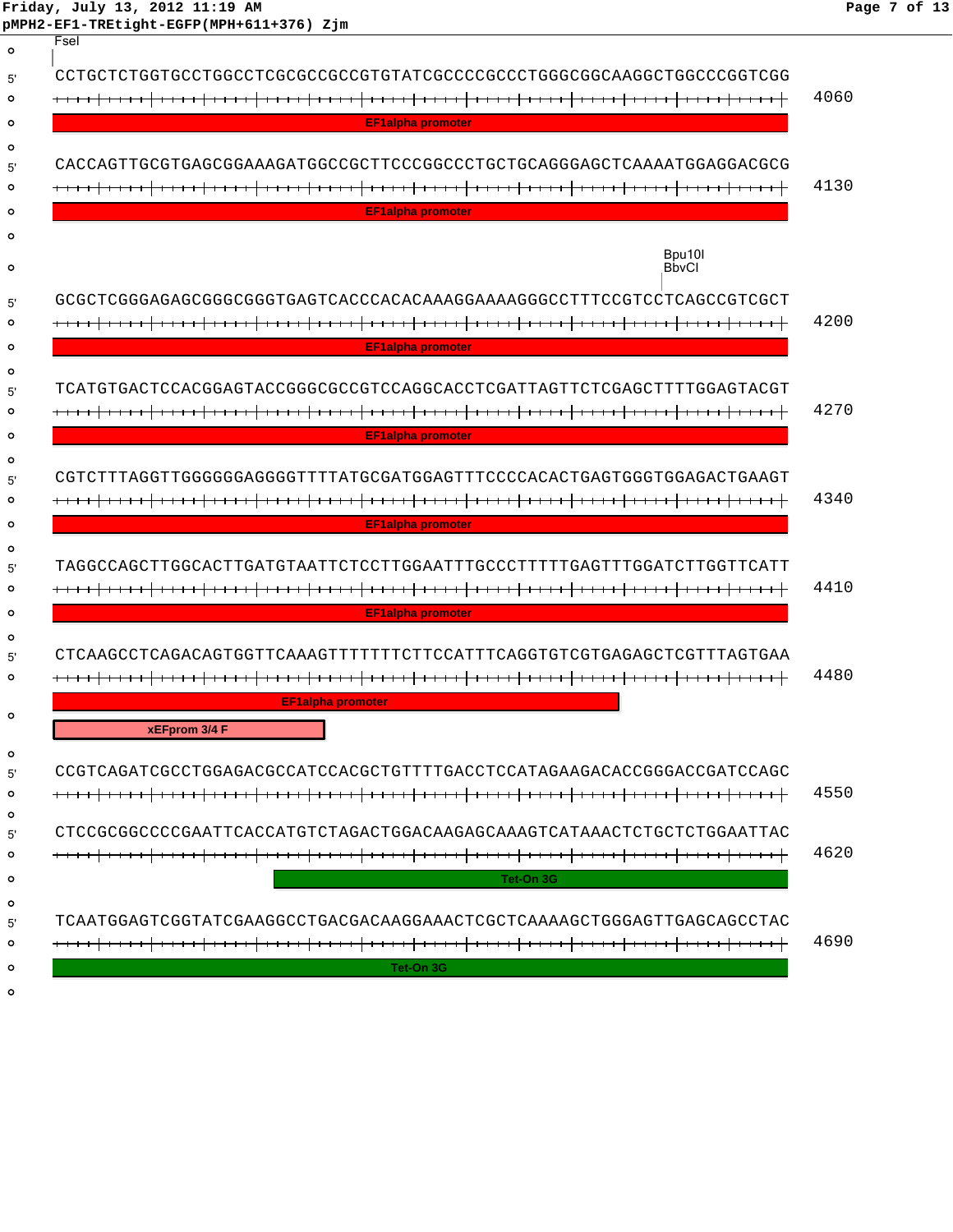|              | pMPH2-EF1-TREtight-EGFP(MPH+611+376) Zjm                               |      |
|--------------|------------------------------------------------------------------------|------|
|              | Pmll                                                                   |      |
|              | CCTGTACTGGCACGTGAAGAACAAGCGGGCCCTGCTCGATGCCCTGCCAATCGAGATGCTGGACAGGCAT |      |
|              |                                                                        | 4760 |
|              | Tet-On 3G                                                              |      |
|              |                                                                        |      |
|              | CATACCCACTCCTGCCCCCTGGAAGGCGAGTCATGGCAAGACTTTCTGCGGAACAACGCCAAGTCATACC |      |
|              |                                                                        | 4830 |
|              | Tet-On 3G                                                              |      |
|              |                                                                        |      |
| <b>BseRI</b> | Nrul                                                                   |      |
|              | GCTGTGCTCTCCTCTCACATCGCGACGGGCTAAAGTGCATCTCGGCACCCGCCCAACAGAGAAACAGTA  |      |
|              |                                                                        | 4900 |
|              | Tet-On 3G                                                              |      |
|              |                                                                        |      |
|              | Psrl                                                                   |      |
|              | CGAAACCCTGGAAAATCAGCTCGCGTTCCTGTGTCAGCAAGGCTTCTCCCTGGAGAACGCACTGTACGCT |      |
|              |                                                                        | 4970 |
|              | Tet-On 3G                                                              |      |
|              |                                                                        |      |
|              | Psrl'                                                                  |      |
|              | CTGTCCGCCGTGGCCACTTTACACTGGGCTGCGTATTGGAGGAACAGGAGCATCAAGTAGCAAAAGAGG  |      |
|              | <del>.      </del>                                                     | 5040 |
|              |                                                                        |      |
|              | Tet-On 3G                                                              |      |
|              | xTET-ON 3G 1/2F                                                        |      |
|              |                                                                        |      |
|              | AAAGAGAGACACCHACCOGATTCTATGCCCCCACTTCTGAAACAAGCAATTGAGCTGTTCGACCGGCA   |      |
|              |                                                                        | 5110 |
|              | Tet-On 3G                                                              |      |
|              |                                                                        |      |
|              | Alol'                                                                  |      |
|              | GGGAGCCGAACCTGCCTTCCTTTTCGGCCTGGAACTAATCATATGTGGCCTGGAGAAACAGCTAAAGTGC |      |
|              |                                                                        | 5180 |
|              | Tet-On 3G                                                              |      |
|              | GAAAGCGGCGGCCGACCGACGCCCTTGACGATTTTGACTTAGACATGCTCCCAGCCGATGCCCTTGACG  |      |
|              |                                                                        | 5250 |
|              | Tet-On 3G                                                              |      |
|              |                                                                        |      |
|              | ACTTTGACCTTGATATGCTGCCTGCTGACGCTCTTGACGATTTTGACCTTGACATGCTCCCCGGGTAACT |      |
|              |                                                                        | 5320 |
|              | Tet-On 3G                                                              |      |
|              |                                                                        |      |
|              | AAGTAAGGATCCAGACATGATAAGATACATTGATGAGTTTGGACAAACCACAACTAGAATGCAGTGAAAA |      |
| Alol         | SV40 polyA                                                             | 5390 |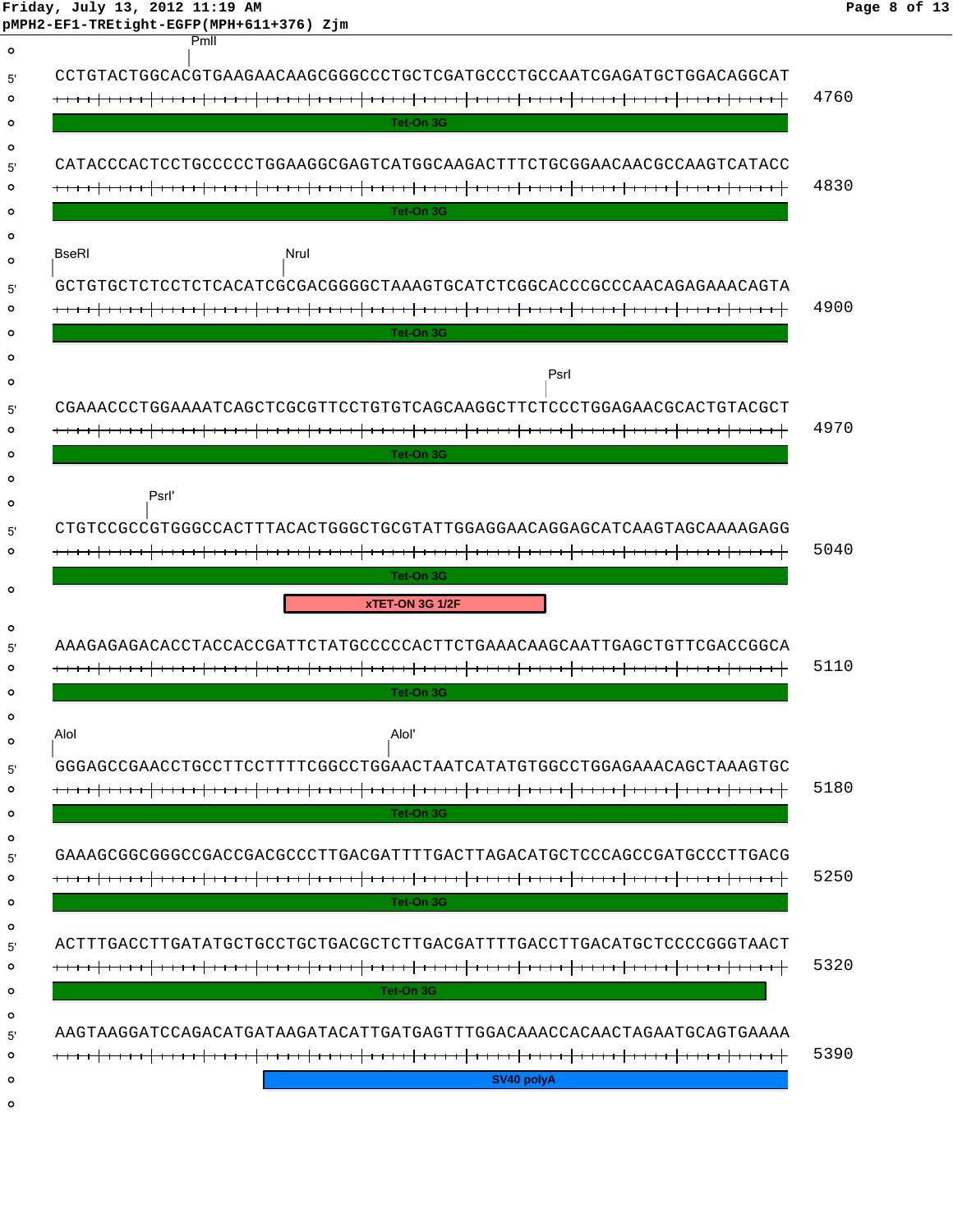| pMPH2-EF1-TREtight-EGFP(MPH+611+376) Zjm                                |      |
|-------------------------------------------------------------------------|------|
| AAATGCTTTATTTGTGAAATTTGTGATGCTATTGCTTTATTTGTAACCATTATAAGCTGCAATAAACAAG  |      |
|                                                                         | 5460 |
| SV40 polvA                                                              |      |
| TTAACAACAACAATTGCATTCATTTTATGTTTCAGGTTCAGGGGGAGGTGTGGGAGGTTTTTTAAAGCAA  |      |
|                                                                         | 5530 |
|                                                                         |      |
| SV40 polyA                                                              |      |
| GTAAAACCTCTACAAATGTGGTATGGCTGATTATGATCCTGCAAGCCTCGTCGTCCTGGCCGGACCACGC  |      |
|                                                                         | 5600 |
| SV40 polyA                                                              |      |
| xSV40polyA 1/2F                                                         |      |
|                                                                         |      |
|                                                                         | 5670 |
| SV40 polyA                                                              |      |
|                                                                         |      |
| xSV41/2F                                                                |      |
| SexAl                                                                   |      |
|                                                                         |      |
| CGGGCGGCGCCCCTGCCCGTCCCACCAGGTCAACAGGCGGTAACCGGCCTCTTCATCGGGAATGCGCGCGA |      |
|                                                                         | 5740 |
|                                                                         |      |
| SV40 polyA                                                              |      |
|                                                                         |      |
|                                                                         |      |
|                                                                         | 5810 |
| SV40 polvA                                                              |      |
| TTTTCCCCGTATCCCCCCAGGTGTCTGCAGGCTCAAAGAGCAGCGAGAAGCGTTCAGAGGAAAGCGATCC  |      |
|                                                                         | 5880 |
|                                                                         |      |
| CGTGCCACCTTCCCCGTGCCCGGGCTGTCCCCGCACGCTGCCGGCTCGGGGATGCGGGGGGAGCGCCGGA  |      |
|                                                                         | 5950 |
|                                                                         |      |
|                                                                         | 6020 |
|                                                                         |      |
|                                                                         |      |
|                                                                         | 6090 |
| <b>Core Ins</b>                                                         |      |
|                                                                         |      |
| AACATGAAATAACAATATAATTATCGTATGAGTTAAATCTTAAAAGTCACGTAAAAGATAATCATGCGTC  | 6160 |

 $\circ$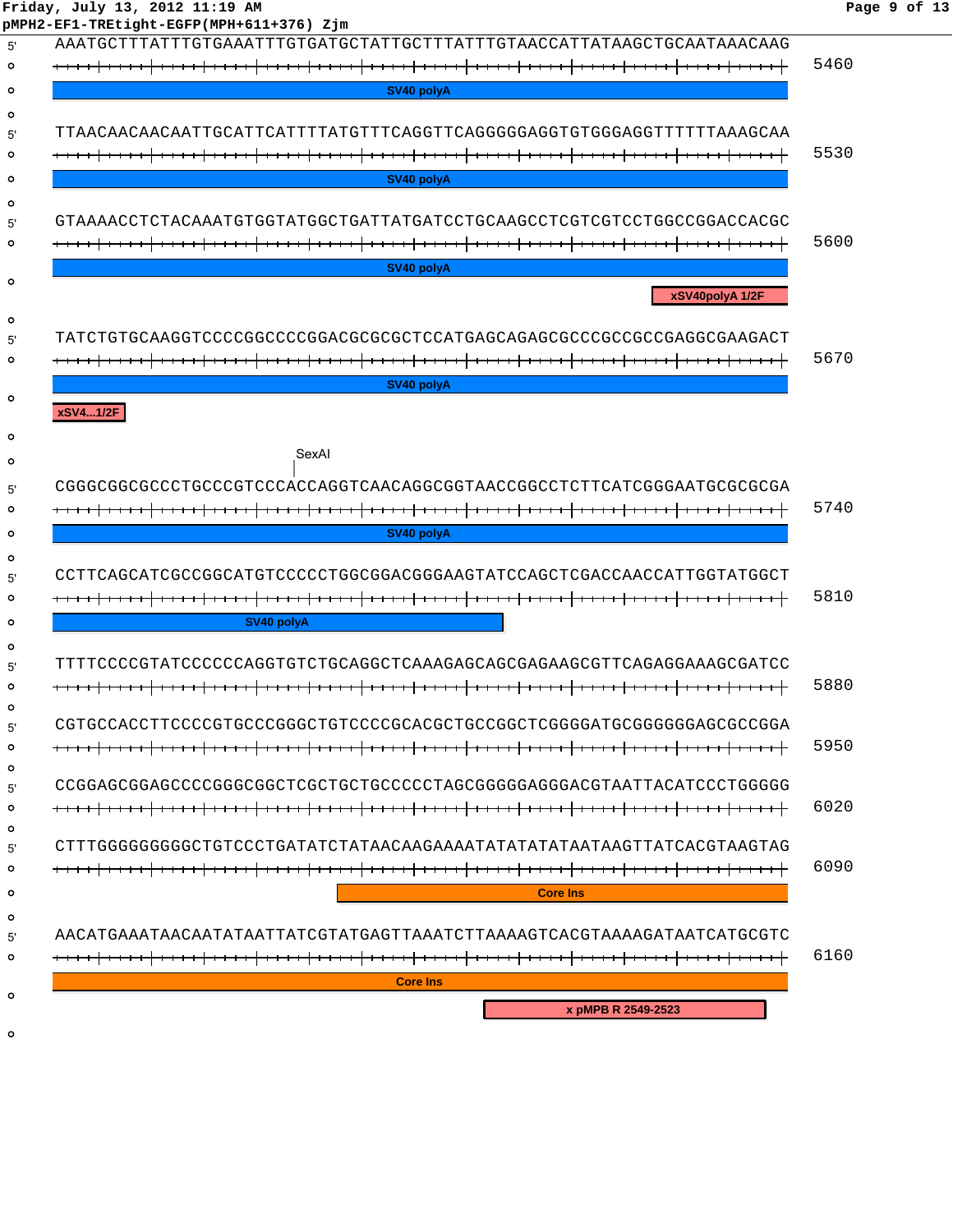**Friday, July 13, 2012 11:19 AM Page 10 of 13 pMPH2-EF1-TREtight-EGFP(MPH+611+376) Zjm** 5' ATTTTGACTCACGCGGTCGTTATAGTTCAAAATCAGTGACACTTACCGCATTGACAAGCACGCCTCACGG 6230 **Core Ins**  $\circ$ **x pMPB F 2563-2582**  $\Omega$ 5' GAGCTCCAAGCGGCGACTGAGATGTCCTAAATGCACAGCGACGGATTCGCGCTATTTAGAAAGAGAGAGC 6300  $\circ$ **Core Ins**  $\Omega$  $\Omega$ SspI Nsil  $\Omega$ 5' AATATTTCAAGAATGCATGCGTCAATTTTACGCAGACTATCTTTCTAGGGTTAATCTAGCTGCATCAGGA 6370  $\circ$ **Core Ins 5' {B-TR**  $\circ$ 5' TCATATCGTCGGGTCTTTTTTCCGGCTCAGTCATCGCCCAAGCTGGCGCTATCTGGGCATCGGGGAGGAA 6440  $\Omega$  $\Omega$ 5' GAAGCCCGTGCCTTTTCCCGCGAGGTTGAAGCGGCATGGAAAGAGTTTGCCGAGGATGACTGCTGCTGCA 6510  $\Omega$  $\Omega$ MscI  $\Omega$ 5' TTGACGTTGAGCGAAAACGCACGTTTACCATGATGATTCGGGAAGGTGTGGCCATGCACGCCTTTAACGG  $\circ$  6580  $\circ$ 5' TGAACTGTTCGTTCAGGCCACCTGGGATACCAGTTCGTCGCGGCTTTTCCGGACACAGTTCCGGATGGTC 6650  $\Omega$  $\circ$ 5' AGCCCGAAGCGCATCAGCAACCCGAACAATACCGGCGACAGCCGGAACTGCCGTGCCGGTGTGCAGATTA 6720  $\Omega$  $\Omega$ 5' ATGACAGCGGTGCGGCGCTGGGATATTACGTCAGCGAGGACGGGTATCCTGGCTGGATGCCGCAGAAATG 6790  $\Omega$  $\circ$ 5' GACATGGATACCCCGTGAGTTACCCGGCGGGCGCGCTTGGCGTAATCATGGTCATAGCTGTTTCCTGTGT 6860  $\circ$  $\Omega$ 5' GAAATTGTTATCCGCTCACAATTCCACACAACATACGAGCCGGAAGCATAAAGTGTAAAGCCTGGGGTGC 6930  $\circ$ 5' CTAATGAGTGAGCTAACTCACATTAATTGCGTTGCGCTCACTGCCCGCTTTCCAGTCGGGAAACCTGTCG 7000  $\circ$  $\Omega$ 5' TGCCAGCTGCATTAATGAATCGGCCAACGCGCGGGGAGAGGCGGTTTGCGTATTGGGCGCTCTTCCGCTT 7070  $\circ$  $\Omega$ 5' CCTCGCTCACTGACTCGCTGCGCTCGGTCGTTCGGCTGCGGCGAGCGGTATCAGCTCACTCAAAGGCGGT 7140 $\circ$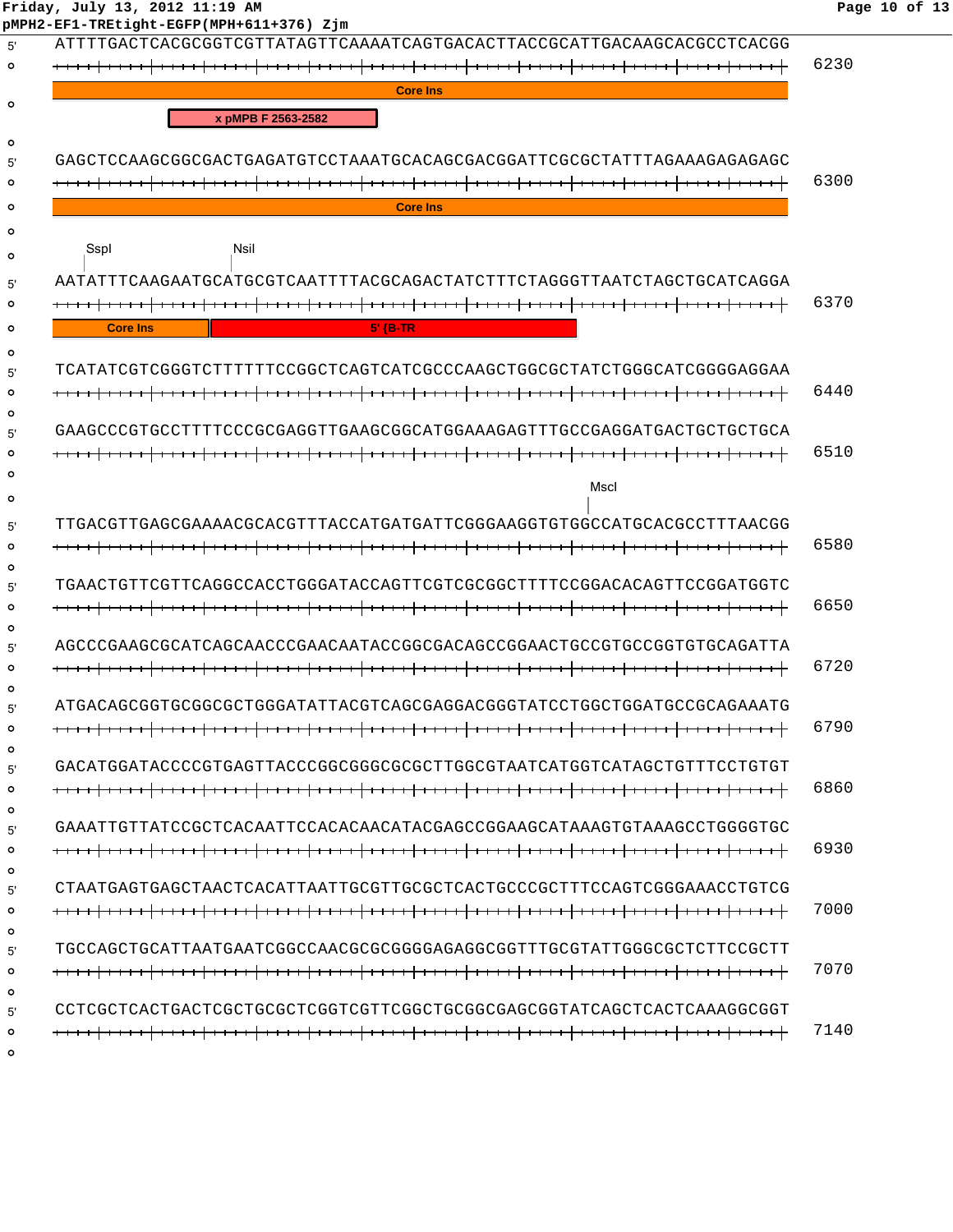|                    | pMPH2-EF1-TREtight-EGFP(MPH+611+376) Zjm                               |      |
|--------------------|------------------------------------------------------------------------|------|
| 5'                 | AATACGGTTATCCACAGAATCAGGGGATAACGCAGGAAAGAACATGTGAGCAAAAGGCCAGCAAAAGGCC |      |
| $\circ$<br>$\circ$ |                                                                        | 7210 |
| 5'                 |                                                                        |      |
| $\circ$            |                                                                        | 7280 |
| $\circ$<br>5'      | ATCGACGCTCAAGTCAGACDFEAAACCCGACAGDATATAAAGATACCAGGCGTTTCCCCCTCAAGDAAG  |      |
| $\circ$            |                                                                        | 7350 |
| $\circ$<br>5'      | CTCCCTCGTGCGCTCTCCTGTTCCGACCCTGCCGCTTACCGGATACCTGTCCGCCTTTCTCCCTTCGGGA |      |
| $\circ$            |                                                                        | 7420 |
| $\circ$            |                                                                        |      |
| 5'                 | AGCGTGGCGCTTTCTCATAGCTCACGCTGTAGGTATCTCAGTTCGGTGTAGGTCGTTCCCAAGCTGG    |      |
| $\circ$<br>$\circ$ |                                                                        | 7490 |
| 5'                 | GCTGTGTGCACGAACCCCCCGTTCAGCCCGACCGCTGCGCCTTATCCGGTAACTATCGTCTTGAGTCCAA |      |
| $\circ$            |                                                                        | 7560 |
| $\circ$<br>5'      | CCCGGTAAGACACGACTTATCGCCACTGGCAGCAGCCACTGGTAACAGGATTAGCAGAGCGAGGTATGTA |      |
| $\circ$            |                                                                        | 7630 |
| $\circ$<br>5'      | GGCGGTGCTACAGAGTTCTTGAAGTGGTGGCCTAACTACGGCTACACTAGAAGGACAGTATTTGGTATCT |      |
| $\circ$            |                                                                        | 7700 |
| $\circ$            |                                                                        |      |
| 5'<br>$\circ$      |                                                                        | 7770 |
| $\circ$            |                                                                        |      |
| 5'<br>$\circ$      | TGGTAGCGGTGGTTTTTTTGTTTGCAAGCAGCAGATTACGCGCAGAAAAAAAGGATCTCAAGAAGATCCT | 7840 |
| $\circ$            |                                                                        |      |
| $\circ$            | BspHI                                                                  |      |
| 5'                 | TTGATCTTTTCTACGGGGTCTGACGCTCAGTGGAACGAAAACTCACGTTAAGGGATTTTGGTCATGAGAT |      |
|                    |                                                                        | 7910 |
| $\circ$<br>5'      |                                                                        |      |
| $\circ$            |                                                                        | 7980 |
| $\circ$<br>5'      | TGAGTAAACTTGGTCTGACAGTTACCAATGCTTAATCAGTGAGGCACCTATCTCAGCGATCTGTCTATTT |      |
| $\circ$            |                                                                        | 8050 |
| $\circ$            | Ahdl                                                                   |      |
| $\circ$            |                                                                        |      |
| 5'                 | CGTTCATCCATAGTTGCCTGACTCCCCGTCGTGTAGATAACTACGATACGGGAGGGCTTACCATCTGGCC | 8120 |
| $\circ$<br>$\circ$ |                                                                        |      |
| 5'                 |                                                                        |      |
| $\circ$<br>$\circ$ |                                                                        | 8190 |
| 5'                 |                                                                        |      |
| $\circ$            |                                                                        | 8260 |
| $\circ$            |                                                                        |      |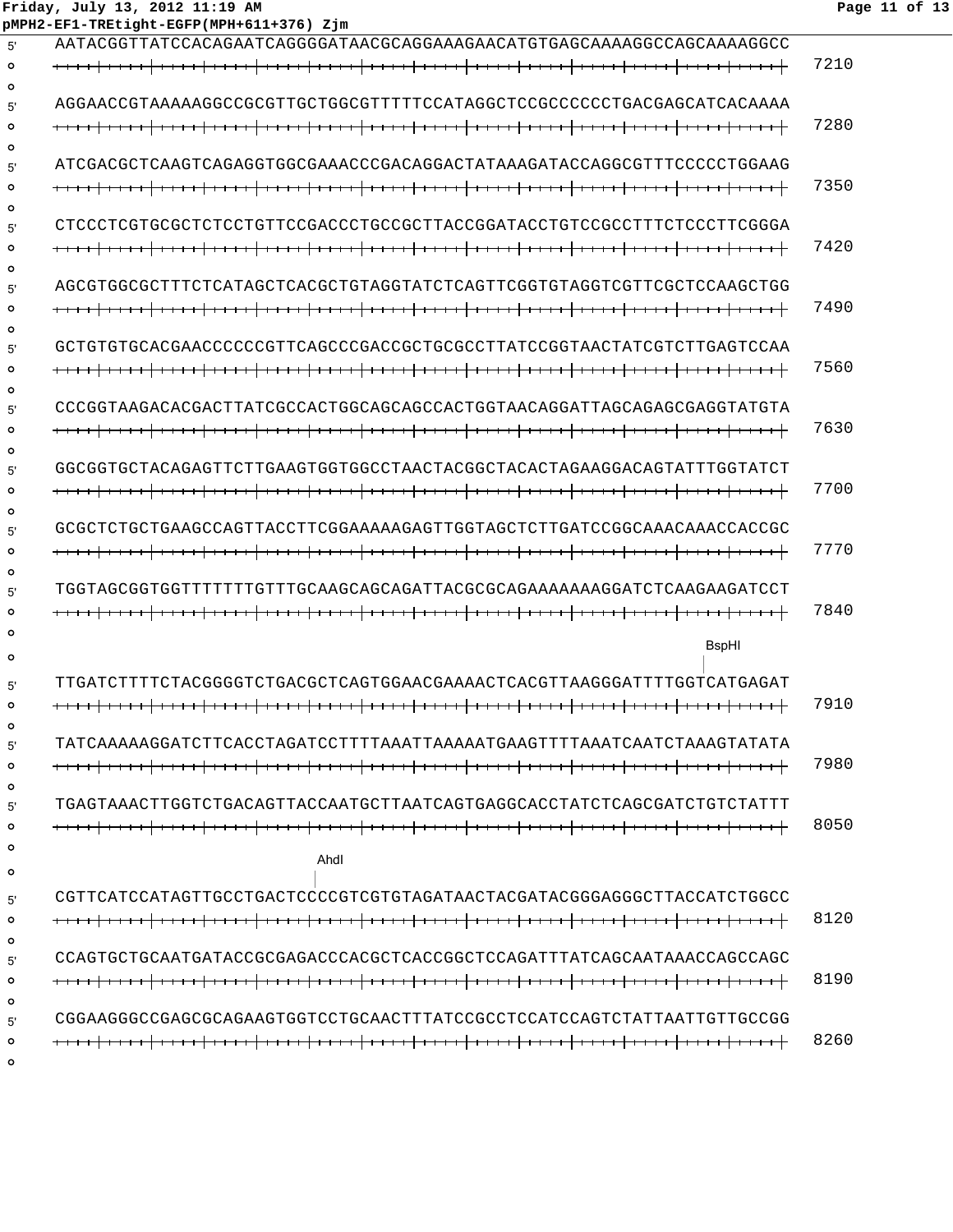#### **Friday, July 13, 2012 11:19 AM Page 12 of 13 pMPH2-EF1-TREtight-EGFP(MPH+611+376) Zjm**

| 5'      | GAAGCTAGAGTAAGTAGTTCGCCAGTTAATAGTTTGCGCAACGTTGTTGCCATTGCTACAGGCATCGTGG  |      |
|---------|-------------------------------------------------------------------------|------|
| $\circ$ |                                                                         | 8330 |
| $\circ$ |                                                                         |      |
| 5'      | TGTCACGCTCGTCGTTTGGTATGGCTTCATTCAGCTCCGGTTCCCAACGATCAAGGCGAGTTACATGATC  |      |
| Ο       |                                                                         | 8400 |
| $\circ$ |                                                                         |      |
| 5'      |                                                                         |      |
| $\circ$ |                                                                         | 8470 |
| $\circ$ |                                                                         |      |
| 5'      | GTGTTATCACTCATGGTTATGGCAGCACTGCATAATTCTCTTACTGTCATGCCATCCGTAAGATGCTTTT  |      |
| $\circ$ |                                                                         | 8540 |
| $\circ$ | CTGTGACTGGTGAGTGTACCAGCCAGGACAGAAATGCCTCGACTTCGCTGCTACCCAAGGTTGCCGGGTG  |      |
| 5'<br>Ο |                                                                         | 8610 |
| $\circ$ |                                                                         |      |
| 5'      | ACGCACACCGTGGAAACGGATGAAGGCACGAACCCAGTGGACATAAGCCTGTTCGGTTCGTAAGCTGTAA  |      |
| $\circ$ |                                                                         | 8680 |
| $\circ$ |                                                                         |      |
| 5'      | TGCAAGTAGCGTATGCGCTCACGCAACTGGTCCAGAACCTTGACCGAACGCAGCGGTGGTAACGGCGCAG  |      |
| Ο       |                                                                         | 8750 |
| o       | <b>SpnR</b>                                                             |      |
| $\circ$ |                                                                         |      |
| 5'      | TGGCGGTTTTCATGGCTTGTTATGACTGTTTTTTTGGGGTACAGTCTATGCCTCGGGCATCCAAGCAGCA  |      |
| $\circ$ |                                                                         | 8820 |
|         |                                                                         |      |
| o       | <b>SpnR</b>                                                             |      |
| $\circ$ |                                                                         |      |
| 5'      |                                                                         | 8890 |
| $\circ$ |                                                                         |      |
| $\circ$ | <b>SpnR</b>                                                             |      |
| $\circ$ |                                                                         |      |
| 5'      | CCTAAAACAAAGTTAAACATTATGAGGGAAGCGGTGATCGCCGAAGTATCGACTCAACTATCAGAGGTAG  |      |
| $\circ$ |                                                                         | 8960 |
| $\circ$ | SpnR                                                                    |      |
| $\circ$ |                                                                         |      |
| 5'      | TTGGCGTCATCGAGCGCCATCTCGAACCGACGTTGCTGGCCGTACATTTGTACGGCTCCGCAGTGGATGG  |      |
| $\circ$ |                                                                         | 9030 |
| $\circ$ | <b>SpnR</b>                                                             |      |
| $\circ$ |                                                                         |      |
| 5'      | CGGCCCTGAAGCCACACACACTATATTGATTCCTGCTTACGGTAACCGTAAGGCTTGATGAAACAACGCGG |      |
| $\circ$ |                                                                         | 9100 |
| $\circ$ | <b>SpnR</b>                                                             |      |
| $\circ$ |                                                                         |      |
| $\circ$ | Bcll                                                                    |      |
|         |                                                                         |      |
| 5'      | CGAGCTTTGATCAACGACCTTTTGGAAACTTCGGCTTCCCCTGGAGAGAGCGAGATTCTCCGCGCTGTAG  |      |
| $\circ$ |                                                                         | 9170 |
| $\circ$ | <b>SpnR</b>                                                             |      |
| $\circ$ |                                                                         |      |